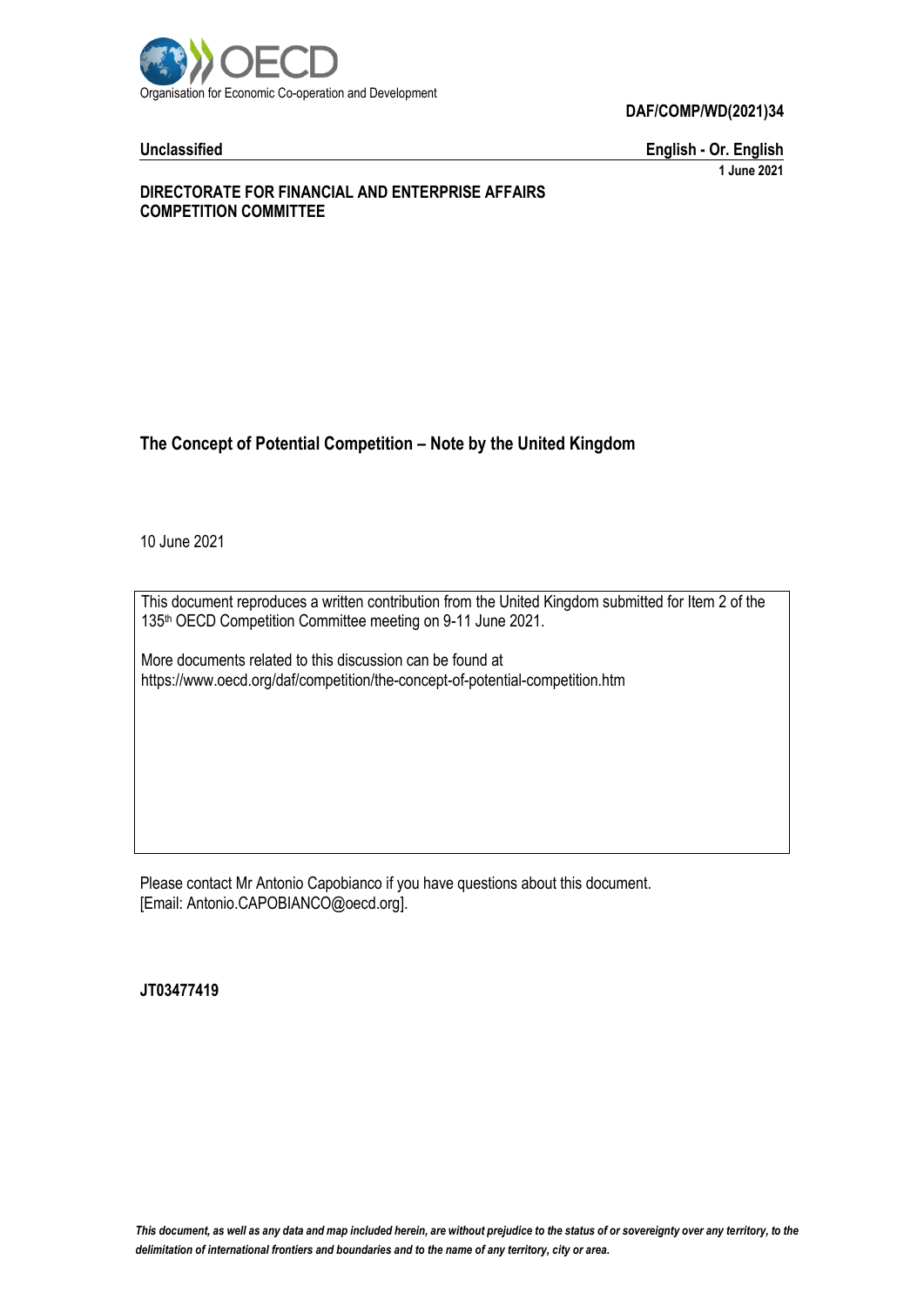# *United Kingdom*

# **1. Introduction**

1. Potential competition means the constraint undertakings currently outside a market are able to exert through the prospect that they will enter that market. At the moment undertakings enter they become actual competitors. Until then potential competition merits equal protection in law to actual competition. If this were not the case, undertakings would be able to deny consumers the benefits of actual competition by preventing it from materialising.

2. Potential competition is therefore not hypothetical: it has real-world implications. Undertakings already on the market, or considering entering, can be expected to take into account the prospect of other undertakings entering, and to adapt their behaviour accordingly.

3. This paper sets out the approach of the UK Competition and Markets Authority (CMA) when considering potential competition issues with reference to the CMA's mergers and antitrust guidance and experience.

- 4. The paper is structured as follows:
	- Section 2 explains the CMA's approach to assessing mergers where the elimination of potential or dynamic competition may give rise to horizontal unilateral effects and its approach to assessing barriers to entry in mergers, with reference to the CMA's published Merger Assessment Guidelines (MAGs) which were recently revised in March 2021. This is considered under the following headings:
		- a. Definition of potential competition
		- b. Ways in which a merger can lessen competition
			- i. Loss of future competition
			- ii. Loss of Dynamic competition
		- c. Considerations of entry and expansion as a countervailing factor in mergers.
	- Section 3 considers the treatment and assessment of potential competition issues in UK antitrust cases. After reflecting on the legal test for potential competition (3a), it explains the CMA's experience by reference to several case studies (3b) under the following headings:
		- a. Agreements and concerted practices between potential competitors
		- b. Exclusion of potential competitors.

# **2. Mergers involving potential competition**

5. In March 2021, the CMA published revised Merger Assessment Guidelines (MAGs).<sup>1</sup> These set out the CMA's substantive approach to its analysis when investigating

<sup>&</sup>lt;sup>1</sup> Merger Assessment Guidelines [\(CMA129, March 2021\):](https://assets.publishing.service.gov.uk/government/uploads/system/uploads/attachment_data/file/970322/MAGs_for_publication_2021_.pdf) [https://assets.publishing.service.gov.uk/government/uploads/system/uploads/attachment\\_data/file/](https://assets.publishing.service.gov.uk/government/uploads/system/uploads/attachment_data/file/986475/MAGs_for_publication_2021_-.pdf) 986475/MAGs for publication 2021 -.pdf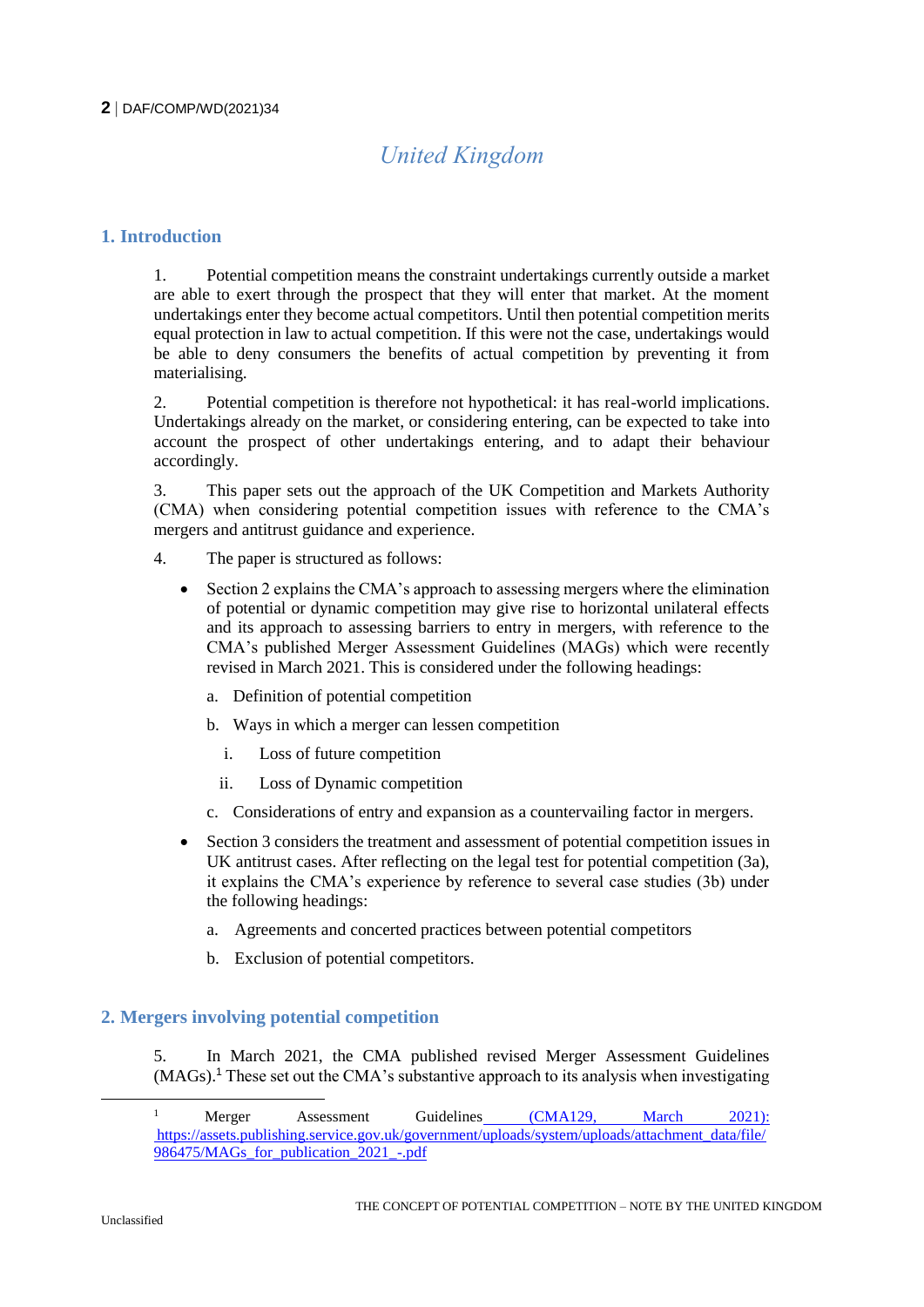mergers. These guidelines have been brought up to date with current best practice. The CMA's previous merger assessment guidelines were published in 2010, and since then, markets have evolved and changed at a rapid pace. The revised MAGs have been updated to take account of the CMA's recent experience and case law.

# **2.1. Definition of potential competition**

6. In the MAGs, 'potential competition' refers to competitive interactions involving at least one firm that has the potential to enter or expand in competition with other firms. Potential competition is relevant to the potential for a merger to substantially lessen competition<sup>2</sup> where, absent the merger, entry or expansion by either or both merger firms may have resulted in new or increased competition between them.

#### **2.2. Ways in which a merger can lessen potential competition**

7. Mergers involving a potential entrant can lessen competition in different ways. First, a merger involving a potential entrant may imply a loss of the future competition between the merger firms after the potential entrant would have entered or expanded.

8. Second, existing firms and potential competitors can interact in an ongoing dynamic competitive process, and a merger could lead to a loss of dynamic competition. Firms that are making efforts or investments that may eventually lead to their entry or expansion will do so based on the opportunity to win new sales and profits, which may in part be 'stolen' from the other merger firm. Incumbent firms that are making efforts to improve their own competitive offering may do so to mitigate the risk of losing future profits to potential entrants. In this sense, potential entrants can be thought of as dynamic competitors, even before they effectively enter and begin supplying customers. A merger may reduce the incentives of dynamic competitors to continue with efforts to enter or expand, or the incentive of incumbent firms to mitigate the threat of future rival entry or expansion. The impact of such a reduction in efforts would affect customers in the present, rather than solely from the future point in time when entry or expansion has occurred.

9. Losses of dynamic competition are more relevant when the investments involved in entering or expanding represent an important part of the competitive process, in industries where the process of entering markets takes place over a long period of time and involves significant costs or risks, or where key aspects of the competitive offering are set during the investment phase rather than flexed on an ongoing basis. Examples might include digital platforms, where the costs and time required to build up a significant user base and achieve network efficiencies might involve years of losses (with ongoing uncertainty about whether the platform would eventually be successful), or pharmaceutical mergers where investments in new products might involve years of investment in products that may never come to fruition.

<sup>&</sup>lt;sup>2</sup> Part of the CMA's duty to promote competition is to investigate mergers between companies, to ensure that they do not result in a substantial lessening of competition. See Chapter 2 of the Merger Assessment Guidelines for further detail on what amounts to a substantial lessening of competition.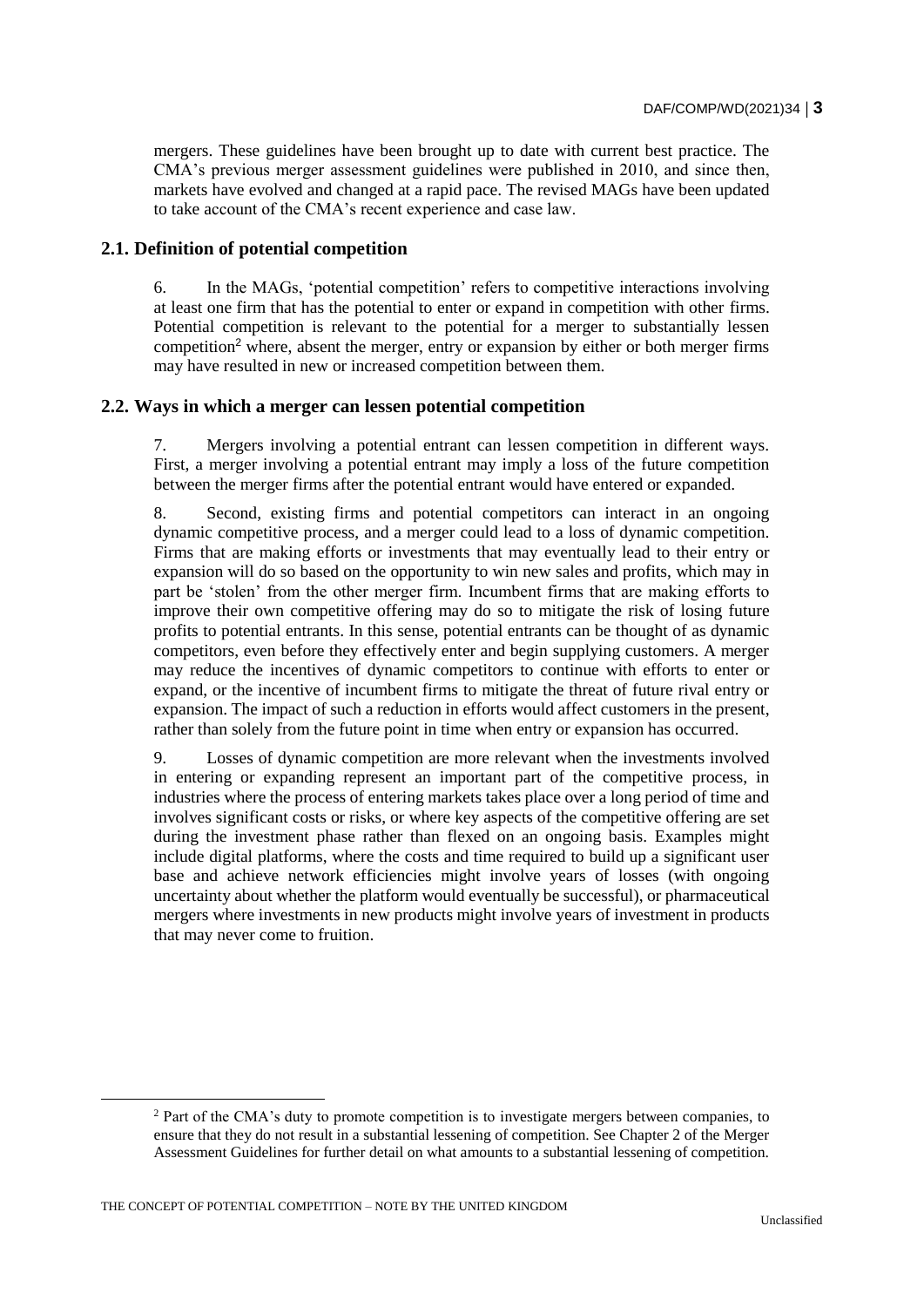10. The following paragraphs discuss aspects of how the CMA approaches losses of future and dynamic competition in mergers involving potential entrants.<sup>3,4</sup>

#### *2.2.1. Loss of future competition*

11. In assessing whether a merger involving a potential entrant leads to a loss of future competition between the merger firms, the CMA will consider evidence on:

- a. whether either merger firm would have entered or expanded absent the merger; and
- b. whether the loss of future competition brought about by the merger would give rise to a substantial lessening of competition, taking into account other constraints and potential entrants.

12. The following paragraphs set out the CMA's approach to assessing the prospect and impact of potential entry.

#### *Assessment of whether either merger firm would enter or expand*

13. The CMA will typically consider entry by the merger firms as part of the counterfactual. In some cases, evidence relevant to the counterfactual and evidence relevant to the competitive assessment will be overlapping.

14. The CMA may consider a range of evidence on the prospect of entry by the merger firms. Entry may be considered more likely where a merger firm has the incentive and ability to enter; has well-developed plans or has already taken significant steps towards entry; where incumbent firms are taking action in anticipation of its entry; or where it has a past history of entry into related markets. The CMA has considered the likelihood of entry/expansion of merger parties in several recent cases (see **Error! Reference source not found.** below).

15. The decision to pursue a merger may supplant the creation of detailed business plans assessing alternative routes to enter or expand. Therefore, the CMA is likely to consider the merger firms' ability and incentive to enter.

16. For example, the CMA may conclude on the prospect that one of the merger firms would have entered absent the merger, without concluding on the precise characteristics of the product it would launch, or which particular assets (out of a set of possible options) it might acquire in order to enter.

<sup>&</sup>lt;sup>3</sup> Losses of future competition and losses of dynamic competition are interrelated, as they both involve the constraint from potential entrants. As both depend on the likelihood of entry or expansion by a potential entrant, and the impact of such entry or expansion on competition, the CMA's assessment of each may to an extent rely on overlapping evidence. The CMA may therefore consider them together or separately.

<sup>4</sup> The MAGs discuss competitive interactions with potential entrants and also note that similar reasoning may apply to competitive interactions with firms that are already active in the market but have the potential to expand significantly. In addition, the guidance set out in relation to losses of existing competition (paragraphs 4.1 to 4.37 of the Merger Assessment Guidelines) is also relevant to the assessment of potential competition.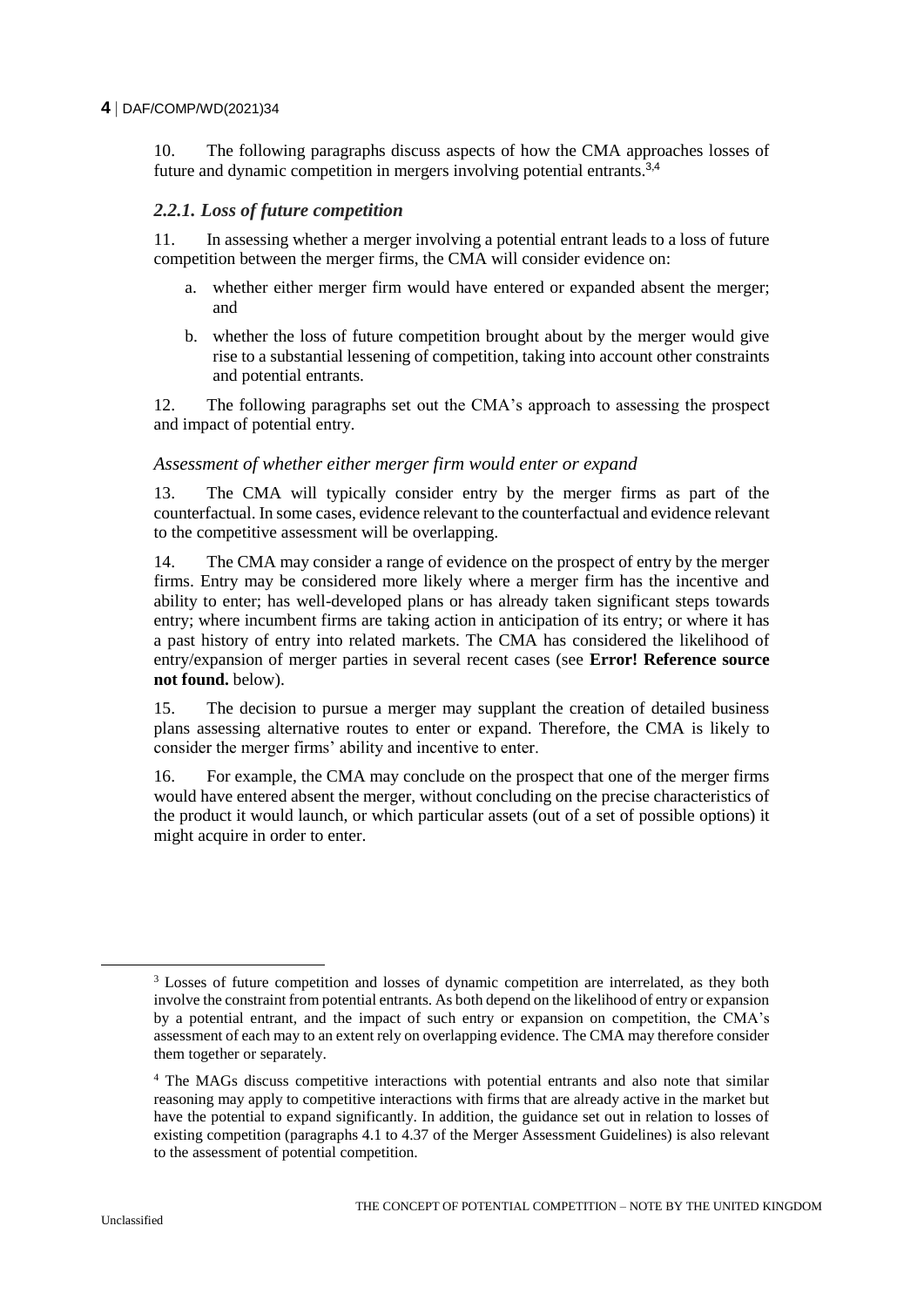| Case                                                                                                     | Potential entry/expansion                                                                                                                                                                                                                                                                                                    | Evidence relied on                                                                                                                                                                                                | Outcome regarding potential<br>entry/expansion                                                                                                                                                                                                                                                                                                                                                                                                                                            |
|----------------------------------------------------------------------------------------------------------|------------------------------------------------------------------------------------------------------------------------------------------------------------------------------------------------------------------------------------------------------------------------------------------------------------------------------|-------------------------------------------------------------------------------------------------------------------------------------------------------------------------------------------------------------------|-------------------------------------------------------------------------------------------------------------------------------------------------------------------------------------------------------------------------------------------------------------------------------------------------------------------------------------------------------------------------------------------------------------------------------------------------------------------------------------------|
| Amazon.com NV<br><b>Investment Holdings</b><br>LLC/Roofoods Ltd<br>(Deliveroo) (2020) <sup>5</sup>       | Amazon re-entering the<br>supply of online restaurant<br>platforms in the UK                                                                                                                                                                                                                                                 | Internal documents<br>Evidence from third<br>parties<br>Amazon's incentives to re-<br>enter                                                                                                                       | The CMA considered that Amazon<br>had a continued interest in online<br>restaurant platforms and an<br>incentive to offer this service. It<br>also considered that there were<br>multiple possible routes for entry<br>for Amazon absent the merger.                                                                                                                                                                                                                                      |
| PayPal Holdings<br>Inc/iZettle AB (2019) <sup>6</sup>                                                    | PayPal expanding its offering<br>for mobile point of sale<br>services (i.e. offline<br>payments).<br>iZettle expanding its offering<br>for online payments and<br>therefore increasing its<br>presence in the 'omni-<br>channel market' for online<br>and offline payments.                                                  | Internal documents<br>IPO documentation<br>Parties' submissions<br>PayPal's incentives to<br>improve its offline<br>payment services<br>capabilities                                                              | The CMA considered that PayPal<br>would substantially improve or<br>replace its mobile point of sale<br>product and be a stronger<br>competitor, but there were<br>limitations in what PayPal could<br>achieve in the shorter term to<br>enhance its position.<br>The CMA considered that iZettle's<br>expansion into online payments<br>would have remained relatively<br>less developed and its omni-<br>channel services would have<br>proceeded and developed only at<br>a slow rate. |
| Roche Holdings,<br>Inc./Spark<br>Therapeutics, Inc.<br>$(2020)^7$                                        | Spark developing two<br>Haemophilia A gene therapy<br>treatments.                                                                                                                                                                                                                                                            | Concreate steps taken<br>towards commercialisation<br>Internal documents<br>Third party views<br>Roche's valuation of<br>Spark - which showed<br>confidence that Spark<br>would obtain marketing<br>authorisation | The CMA found that there was a<br>realistic prospect that Spark would<br>have succeeded in progressing<br>through its R&D phase to achieve<br>marketing authorisation within the<br>foreseeable future.                                                                                                                                                                                                                                                                                   |
| Provisional Findings in<br>Illumina Inc/Pacific<br>Biosciences of<br>California Inc. (2019) <sup>8</sup> | Improvements in PacBio's<br>technology for next<br>generation gene sequencing<br>systems, which reduced the<br>cost of its sequencing,<br>allowing it to compete more<br>closely with Illumina.<br>Illumina developing<br>technologies which compete<br>directly with PacBio's 'long<br>read' systems for sequencing<br>DNA. | Internal documents<br>Parties' submissions<br>Illumina's incentives to<br>compete in 'long read'<br>sequencing                                                                                                    | Improvements in PacBio's<br>technology for next generation<br>gene sequencing systems, which<br>reduced the cost of its sequencing,<br>allowing it to compete more closely<br>with Illumina.<br>The CMA provisionally found that<br>Illumina considered 'long read'<br>sequencing a critical and growing<br>part of 'next generation<br>sequencing' and would be well<br>placed to develop and launch such<br>a system.                                                                   |
| Visa International<br>Service<br>Association/Plaid Inc.<br>$(2020)^9$                                    | Plaid continuing to invest in<br>and develop its account<br>information services and<br>payment initiation services<br>offering in the UK.                                                                                                                                                                                   | Internal documents<br>showing historic growth,<br>geographic expansion,<br>product enhancements<br>and customer acquisition                                                                                       | The CMA considered that Plaid<br>would continue grow in the UK<br>absent the merger.                                                                                                                                                                                                                                                                                                                                                                                                      |

# **Table 1. Consideration of entry/expansion of merger parties in recent CMA cases**

5

[https://assets.publishing.service.gov.uk/media/5f297aa18fa8f57ac287c118/Final\\_report\\_pdf\\_a\\_ver](https://assets.publishing.service.gov.uk/media/5f297aa18fa8f57ac287c118/Final_report_pdf_a_version_-----.pdf)  $sion$  -----.pdf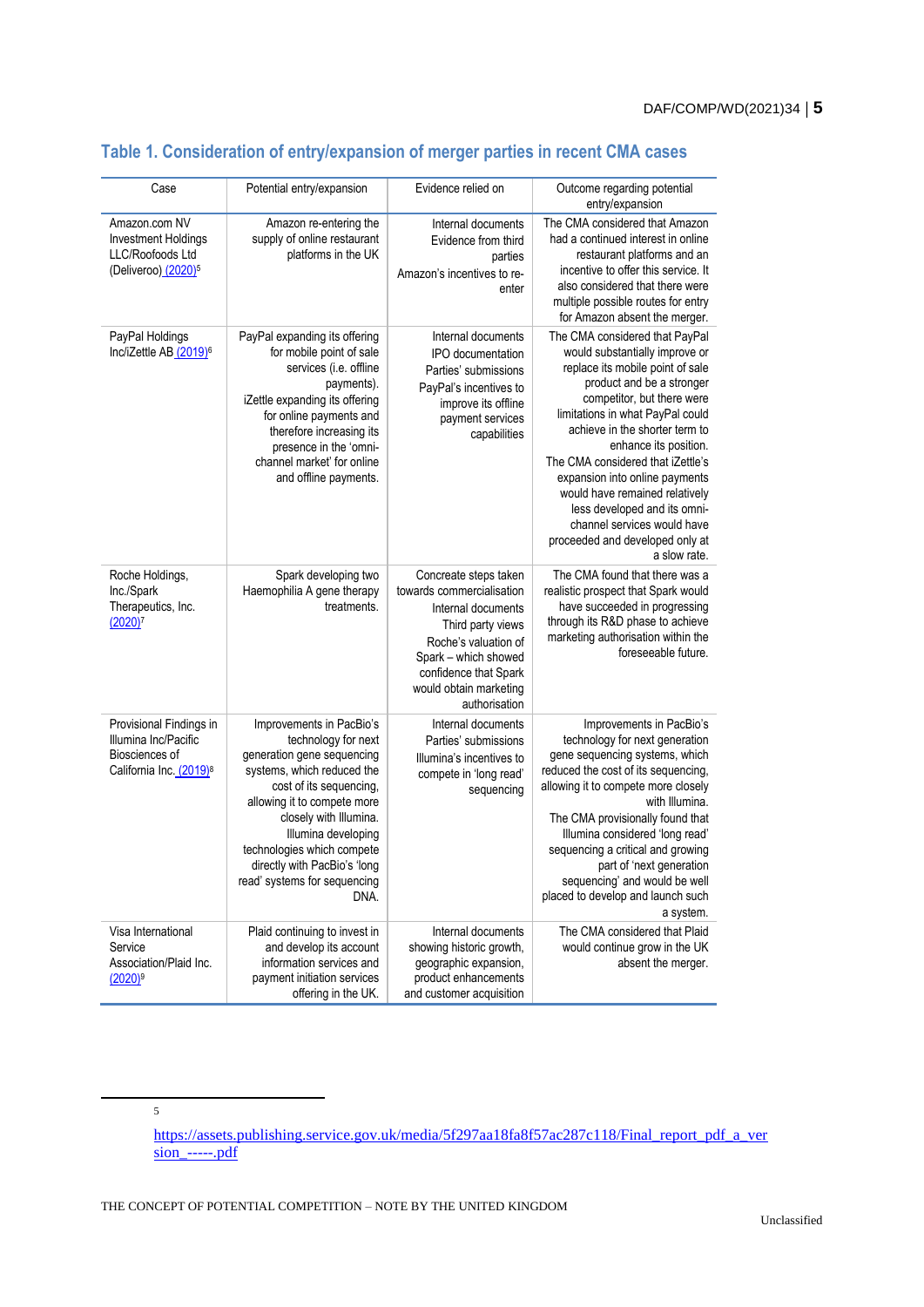# *Assessment of the loss of future competition*

17. If one of the merger firms is a potential entrant, then the merger will remove any future competition between them.

18. The CMA's assessment of competitive effects from the loss of the future competition between the merger firms is similar to its assessment when the merger firms are existing suppliers, except that the CMA's assessment will reflect the future competitive conditions expected after entry or expansion by the merger firms has taken place.

19. The impact of a potential entrant on competition is likely to be more significant when there are fewer strong existing competitive constraints on the other merger firm; where the other merger firm would already have market power absent the merger (with greater market power being associated with a greater likelihood of an entrant having a bigger impact on competition); and/or where there are few other potential constraints. Where one merger firm has a strong position in the market and there are few significant potential competitors, even small increments in market power may give rise to competition concerns. Therefore, the acquisition by any such firm of a potential entrant may be concerning even if that potential entrant is expected to be small. The CMA will take into account entry or expansion by non-merging rivals over a similar time horizon as the merger firms' entry or expansion.

20. Evidence relevant to the CMA's assessment of the loss of future competition brought about by the merger might include, firms' internal documents, business forecasts or valuation models. The CMA may consider the likely characteristics of the potential entrant's future product or service, in particular any that would make it attractive to customers, for example if it is planning to introduce a disruptive new business model or technology.<sup>10</sup> The CMA may also consider whether the potential entrant has any features that would affect how well-placed it is to enter, such as existing customer relationships from related products that could enable it to cross-sell or bundle them to gain scale quickly.<sup>11</sup> Any commercial responses made by existing firms in anticipation of rival entry may also be indicative of the entrant's expected impact.

# *2.2.2. Loss of dynamic competition*

21. In some sectors, an important aspect of how firms compete involves efforts or investments aimed at protecting or expanding their profits in the future. This includes

<sup>9</sup> https://assets.publishing.service.gov.uk/media/5f7aede48fa8f55e2c8bc8e3/20201002 -Visa Plaid - Full Text Decision FINAL ---.pdf

<sup>11</sup> In *Amazon.com NV Investment Holdings LLC/Roofoods Ltd (Deliveroo)*, the CMA considered that Amazon would be well-placed to be an effective entrant in the online restaurant platform market. This was due, in part, to its unique asset of its Prime customers.

<sup>&</sup>lt;sup>6</sup> [https://assets.publishing.service.gov.uk/media/5cffa74440f0b609601d0ffc/PP\\_iZ\\_final\\_report.pd](https://assets.publishing.service.gov.uk/media/5cffa74440f0b609601d0ffc/PP_iZ_final_report.pdf) [f](https://assets.publishing.service.gov.uk/media/5cffa74440f0b609601d0ffc/PP_iZ_final_report.pdf)

<sup>&</sup>lt;sup>7</sup> [https://assets.publishing.service.gov.uk/media/5e3d7c0240f0b6090c63abc8/2020207\\_-](https://assets.publishing.service.gov.uk/media/5e3d7c0240f0b6090c63abc8/2020207_-_Roche_Spark_-_non-confidential_Redacted-.pdf) [\\_Roche\\_Spark\\_-\\_non-confidential\\_Redacted-.pdf](https://assets.publishing.service.gov.uk/media/5e3d7c0240f0b6090c63abc8/2020207_-_Roche_Spark_-_non-confidential_Redacted-.pdf)

<sup>&</sup>lt;sup>8</sup> [https://www.gov.uk/cma-cases/illumina-inc-pacific-biosciences-of-california-inc-merger](https://www.gov.uk/cma-cases/illumina-inc-pacific-biosciences-of-california-inc-merger-inquiry#provisional-findings)[inquiry#provisional-findings](https://www.gov.uk/cma-cases/illumina-inc-pacific-biosciences-of-california-inc-merger-inquiry#provisional-findings)

<sup>10</sup> For example, the *Provisional Findings in Experian Limited/Credit Laser Holdings (ClearScore)* state that ClearScore's successful business model resulted in rapid customer acquisition and was adopted by other market participants: [https://www.gov.uk/cma-cases/experian-limited-credit-laser](https://www.gov.uk/cma-cases/experian-limited-credit-laser-holdings-clearscore#provisional-findings)[holdings-clearscore#provisional-findings](https://www.gov.uk/cma-cases/experian-limited-credit-laser-holdings-clearscore#provisional-findings)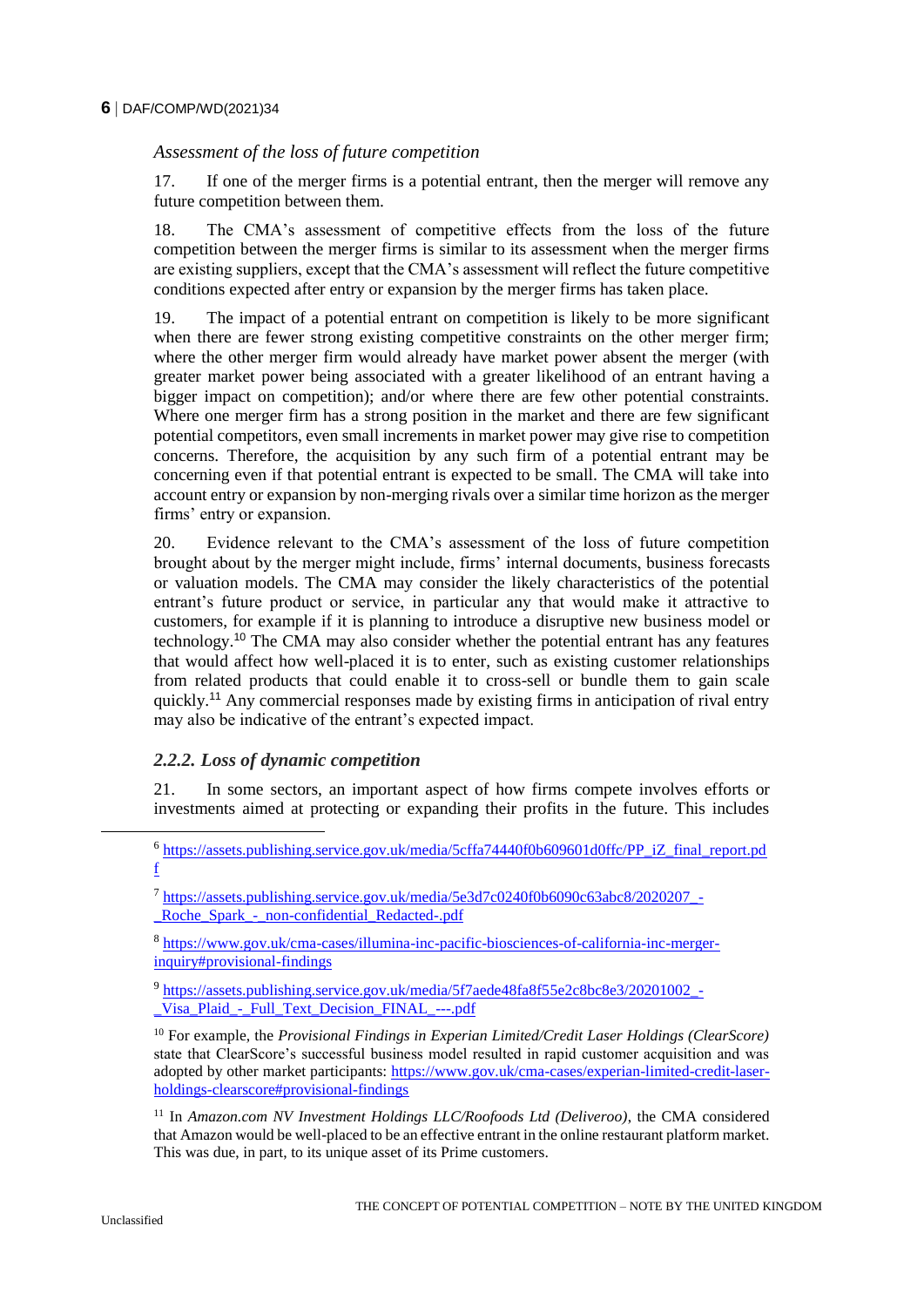efforts that may give firms the ability to compete in entirely new areas (i.e. to enter), or the ability to compete more effectively in areas where they are already active (i.e. to expand). Examples of the types of efforts or investments firms might make include developing new products or improving existing ones; introducing more efficient or disruptive business models; introducing new features that benefit customers but also increase customer stickiness; or sacrificing short-run margins (or even operating at a loss) in order to attract users to their platform and benefit from network efficiencies, to achieve a minimum efficient scale, to scale up a distribution network, or to establish a reputation.

22. Where investment and innovation efforts represent an important part of the competitive process itself, this can lead to dynamic competitive interactions between existing competitors and potential entrants that are making efforts to enter or expand (i.e., dynamic competitors). Existing firms may invest in the present in order to protect future sales from dynamic competitors. Dynamic competitors making investments in the present will do so in order to win new sales in the future, including by winning sales from other suppliers.

23. Mergers can reduce the dynamic competitive interactions between an existing supplier and a dynamic competitor, or between two dynamic competitors:<sup>12</sup>

- a. A merger involving an existing supplier and a dynamic competitor may lead the existing supplier to reduce its efforts in the present to protect against the possible impact of the dynamic competitor, as any future loss of sales to the dynamic competitor would not reduce the profits of the merged entity.
- b. A merger involving a dynamic competitor making efforts towards entry or expansion may lead the merged entity to reduce those efforts. After a merger, any profits that the dynamic competitor would expect to 'steal' from the other merger firm would no longer contribute to an incentive to enter, as these profits would already be captured by the merged entity.

24. There may be some uncertainty about the outcome of investments and innovation efforts absent the merger, including whether the investments being made by merger firms would ultimately result in products or services being made available to customers. However, uncertainty about the outcome of a dynamic competitive process does not preclude the CMA from assessing the impact of the merger on that dynamic process.<sup>13</sup> A process of dynamic competition can increase the likelihood of new innovations or products being made available, and therefore has economic value in the present.

25. Accordingly, while the CMA's assessment of dynamic competition may, in some cases, focus on entry and expansion in relation to specific products, in others, it may

<sup>&</sup>lt;sup>12</sup> Antitrust and Innovation: Welcoming and Protecting Disruption, by Carol Shapiro, Giulio Federico, and Fiona Scott Morton. Innovation Policy and the Economy, Volume 20 and Ioannis K, Valletti T, 2020, Innovation considerations in horizontal merger control, *Journal of Competition Law and Economics,* Vol: 16, Pages: 220- 261, ISSN: 1744-6414.

<sup>&</sup>lt;sup>13</sup> For example, the CMA considered the impact of uncertainty on the assessment of dynamic competition in its *Provisional Findings in Illumina Inc/Pacific Biosciences of California Inc*. In particular the CMA's provisional view was that the market was dynamic and that the competitive overlap and closeness of competition between the parties was likely to increase in the future as R&D was devoted to improving each party's technology to address a wider range of use cases, applications and/or projects. The CMA provisionally concluded this despite uncertainty regarding the precise timing and level of convergence of the parties' products, how successful PacBio's new model of sequencer would be, and when, and if, Illumina would have launched a commercial 'long read' system absent the merger.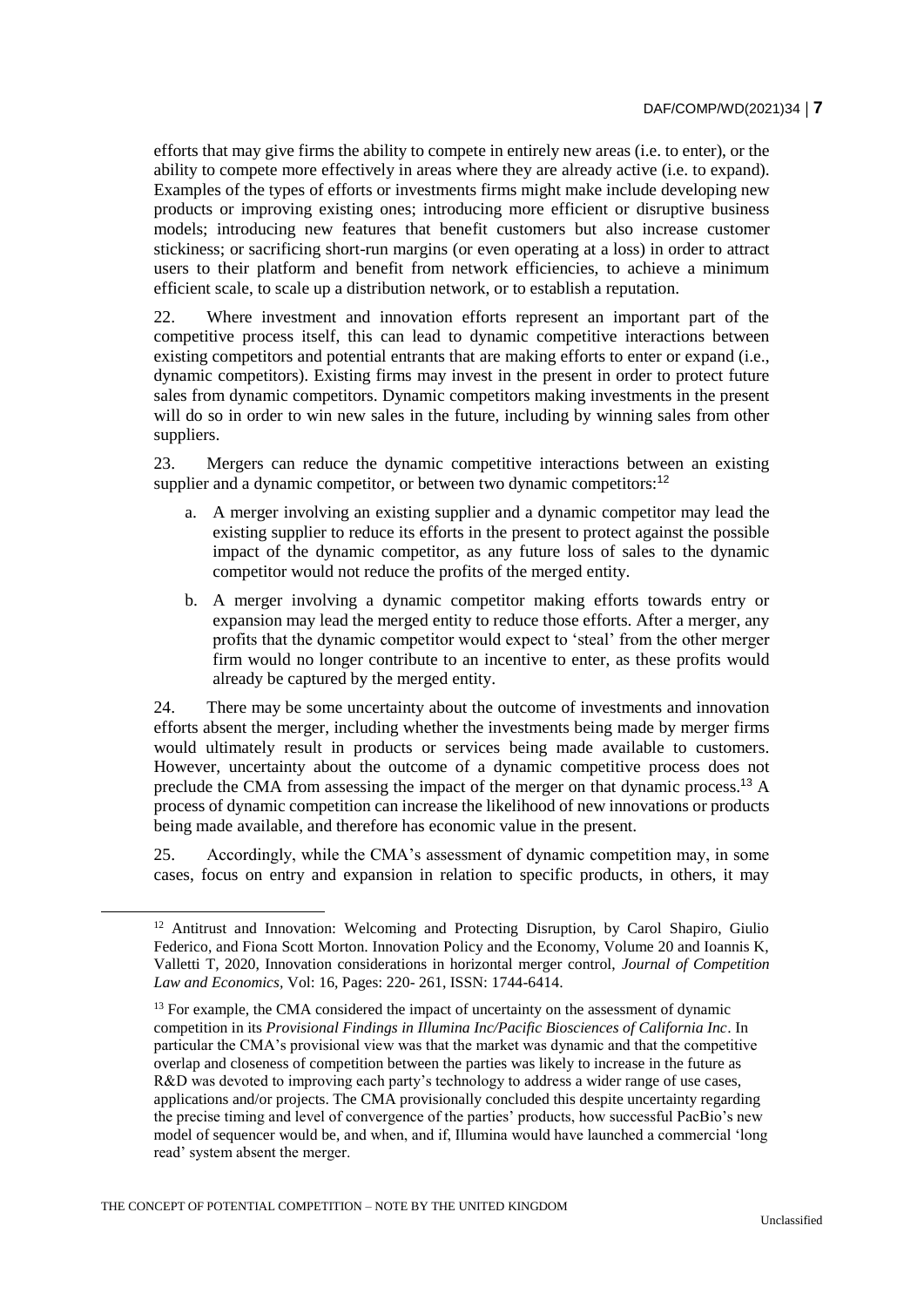consider a broader pattern of dynamic competition in which the specific overlaps may not be identified easily at the point in time of the CMA's assessment. Examples might include two digital platforms exhibiting a pattern of using their existing platforms or suites of integrated services as a launchpad to enter into new, overlapping services; two pharmaceutical companies engaging in research programmes that are likely to treat the same illnesses;<sup>14</sup> or two firms with geographic expansion strategies that are likely to target similar local areas.<sup>15</sup> Where this is the case, the CMA may assess a broader loss of competition arising from a reduction in the merger firms' incentives to continue investing in these competing programmes or strategies, rather than focusing on individual future overlaps.<sup>16</sup>

26. When assessing losses of dynamic competition, the CMA may consider evidence on any direct response of an incumbent merger firm to the threat of entry or expansion by the other merger firm or may consider evidence on the incumbent's incentive to respond to any such threat.

27. The likelihood of successful entry by a dynamic competitor and the expected closeness of competition between a dynamic competitor and other firms are both relevant to the constraint exerted by a dynamic competitor on other firms and the CMA will take this into account. The elimination of a dynamic competitor that is making efforts towards entry or expansion may lead to a substantial lessening of competition even where entry by that entrant is unlikely and may ultimately be unsuccessful. This may be the case if, for example, there is evidence that the competitor's entry or expansion would have a significant impact on other firms' future profits. In such circumstances, the removal of the threat of entry may lead to a significant reduction in innovation or efforts by other firms to protect those future profits.

28. Firms may use different levers to respond to dynamic competition. For example, firms may be more likely to flex their prices (which may be changed rapidly in the shortrun) in response to competition from existing competitors, while using investment and innovation efforts to protect their profits from long-run, dynamic threats from potential entrants. Therefore, competition concerns may arise in relation to losses of existing competition despite the presence of dynamic constraints from potential entrants. Conversely, a loss of dynamic competition may be significant even though there are sufficient constraints to protect existing competition on aspects of competition that can be flexed in the short-run.

# **2.3. Entry as a countervailing factor in mergers**

29. In some instances, there may be countervailing factors that prevent or mitigate any substantial lessening of competition, and one of them is through the entry and/or expansion of third parties in reaction to the effects of a merger.

<sup>14</sup> For example, *Roche Holdings, Inc./Spark Therapeutics, Inc*.

<sup>15</sup> For example, *Pure Gym Limited/The Gym Limited*: [https://assets.publishing.service.gov.uk/media/5411599fed915d12db00000b/Pure\\_Gym-](https://assets.publishing.service.gov.uk/media/5411599fed915d12db00000b/Pure_Gym-The_Gym-full_text_decision.pdf_Gym-full_text_decision.pdf)The Gym-full text decision.pdf Gym-full text decision.pdf.

<sup>16</sup> For example, in *Pure Gym Limited/The Gym Limited*, the CMA found at Phase 1 that in the absence of one of the merger firms, the other may not have the same incentive to maintain policies such as a uniform network-wide price-for-life policy or 24/7 opening. The CMA also found that the merger is likely to materially alter the incentives of the merger firms to expand their networks.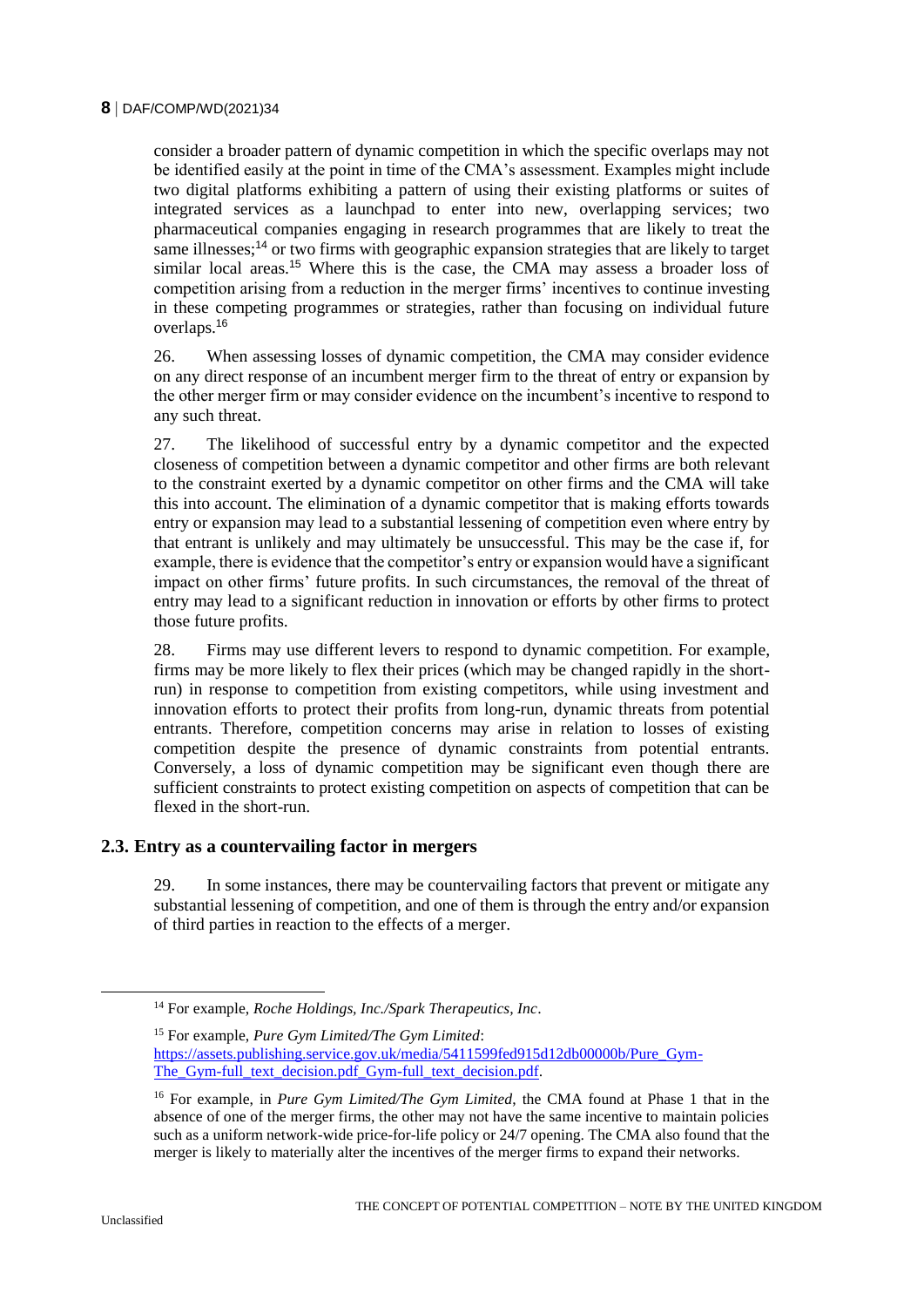30. In its competitive assessment, the CMA may take into account entry and/or expansion plans of rivals who will enter or expand irrespective of whether the merger proceeds. However, any analysis of a possible substantial lessening of competition includes consideration of the direct responses to the merger by rivals, potential rivals and customers. If effective entry and/or expansion occurs as a result of the merger and any consequent adverse effect (for example, a price rise), the effect of the merger on competition may be mitigated. In these situations, the CMA may conclude than no substantial lessening of competition arises as a result of the merger.

31. The MAGs also set out the CMA's approach to entry and expansion as countervailing measures to what might otherwise be a significant lessening of competition finding. The CMA considers that entry and/or expansion preventing a significant lessening of competition from arising would be rare. The CMA's evaluation of a selection of some of its past cases has shown that in some instances when it has relied on entry or expansion to clear mergers, that entry or expansion did not in fact materialise.<sup>17</sup>

# *2.3.1. Framework for assessing entry and expansion*

32. The CMA will use the following framework to determine whether entry or expansion would prevent a substantial lessening of competition. The entry or expansion must be:

a. timely;

- b. likely; and
- c. sufficient to prevent a substantial lessening of competition.

33. These conditions are cumulative and must be satisfied simultaneously. If, for example, it is likely that entry by a rival would occur rapidly after a merger, but to achieve sufficient expansion to offset the adverse effects of the merger the rival would need a period of time further in the future (which would not be timely within the context of the markets at issue), then the CMA may conclude that entry and expansion would not prevent a substantial lessening of competition.

# *Timeliness of entry or expansion*

34. The CMA will consider whether the effect on competition and the market will be timely. It is not just a case of entry or expansion occurring in a timely manner but the effectiveness of that entry or expansion on market outcomes must be timely. What is considered to be timely in order to prevent or mitigate the adverse effects of a merger will depend on the industry and the characteristics and dynamics of the market, and the timeframe over which the CMA expects a substantial lessening of competition to result from a merger. Typically, entry or expansion being effective within two years of a substantial lessening of competition arising would be considered by the CMA to be timely although, depending on the nature of the market, the CMA may consider a period of time shorter or longer than this.<sup>18</sup>

<sup>17</sup> KPMG, Entry and expansion in UK merger cases: an ex-post evaluation, April 2017: [https://assets.publishing.service.gov.uk/government/uploads/system/uploads/attachment\\_data/file/](https://assets.publishing.service.gov.uk/government/uploads/system/uploads/attachment_data/file/606693/entry-and-expansion-in-uk-ex-post-evaluation-kpmg.pdf) [606693/entry-and-expansion-in-uk-ex-post-evaluation-kpmg.pdf](https://assets.publishing.service.gov.uk/government/uploads/system/uploads/attachment_data/file/606693/entry-and-expansion-in-uk-ex-post-evaluation-kpmg.pdf)

<sup>&</sup>lt;sup>18</sup> In general, the same standard of evidence, and the relevant time period, of entry or expansion by one of the merger firms in the counterfactual will be applied to entry or expansion by a third party, whether in the CMA's assessment of countervailing factors or in its assessment of the theory of harm(s).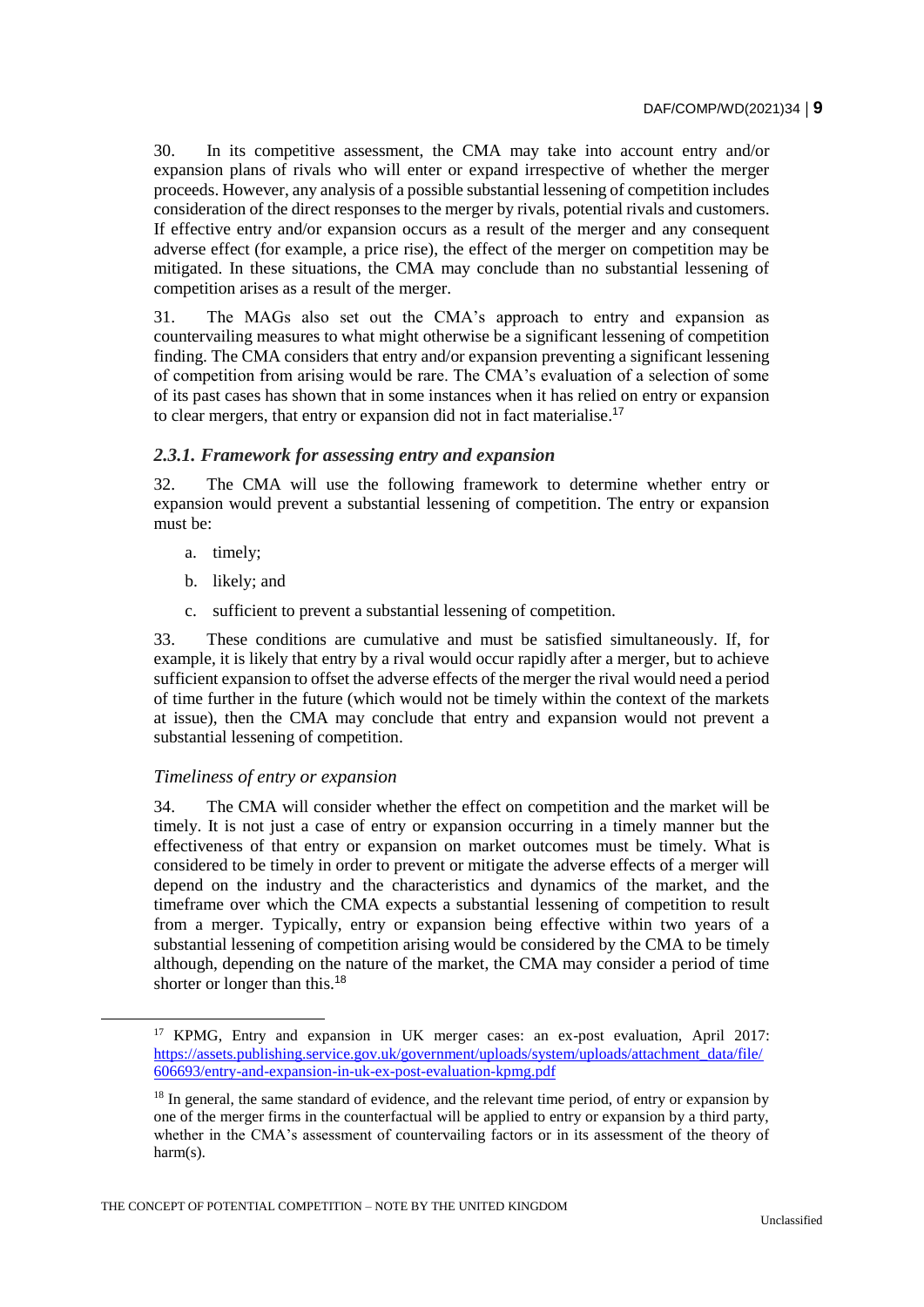35. Generally, the further out in time that entry or expansion is expected to occur the less certainty the CMA can attach to whether such entry or expansion would occur.

# *Likelihood of entry or expansion*

36. In considering whether any potential rivals will enter or existing rivals will expand in response to a merger, the CMA must be satisfied that the rivals will have both the ability and incentive to do so. The CMA will consider the scale of any barriers to entry and/or expansion. In a market characterised by low barriers to entry and/or expansion, potential entrants may nevertheless be discouraged from entering by the small size of the available market (for example because the market itself is small or declining),  $19$  or the credible threat of retaliation by incumbents (whether in the same market as the merged entity or another market where that new entrant is already present).<sup>20</sup>

37. The circumstances around potential entry or expansion may fall into three broad categories:

- a. A firm with the potential to enter or expand may find it profitable to enter (or expand) at pre-merger prices. In such cases, the CMA might expect to see evidence that the firm was actively planning to enter or expand pre-merger. In such cases, the CMA may assess the impact of such entry as part of its competitive assessment.
- b. A firm may only find it profitable to enter or expand if prices remain above premerger levels. Such cases of entry or expansion are unlikely to restore pre-merger prices and are unlikely to prevent a substantial lessening of competition from arising.
- c. A firm may find that it would be profitable to operate (or add capacity) at premerger prices, but nevertheless would not find it profitable to enter or expand because its entry or expansion would push prices down below pre-merger levels. In such cases, a merger that causes prices to rise may introduce the buffer that the firm needs in order be able to enter and expand and subsequently compete at premerger prices. Therefore, when considering countervailing entry and expansion, the CMA may be particularly interested in evidence that entrants or incumbents were actively monitoring the opportunity to enter or expand prior to the merger, that such entrants could operate (or expand) profitably at pre-merger prices, and/or that entry or expansion would quickly become attractive if prices were to start rising.

#### *Sufficiency of entry or expansion*

38. Entry or expansion should be of sufficient scope and effectiveness to prevent a substantial lessening of competition from arising as a result of the merger. Entry or expansion needs to be successful over a sustained period of time. Sufficiency to constrain

<sup>19</sup> In *Prosafe SE/Floatel International Limited (Provisional Findings)* the CMA found evidence that value of contracts were small relative to the cost of entry for firms operating outside North-West Europe. See

[https://assets.publishing.service.gov.uk/media/5e32e25ae5274a08e9dc739b/Provisional\\_findings\\_](https://assets.publishing.service.gov.uk/media/5e32e25ae5274a08e9dc739b/Provisional_findings_Prosafe_-_Floatel_--.pdf) Prosafe - Floatel --.pdf.

<sup>20</sup> In *Arriva Rail North/Northern rail franchise*, the CMA considered incumbent's ability to credibly threaten to retaliate against operators seeking to enter their 'core territories'. See [https://assets.publishing.service.gov.uk/media/581b6b6ced915d7ad5000007/arriva-northern-final](https://assets.publishing.service.gov.uk/media/581b6b6ced915d7ad5000007/arriva-northern-final-report.pdf)[report.pdf](https://assets.publishing.service.gov.uk/media/581b6b6ced915d7ad5000007/arriva-northern-final-report.pdf)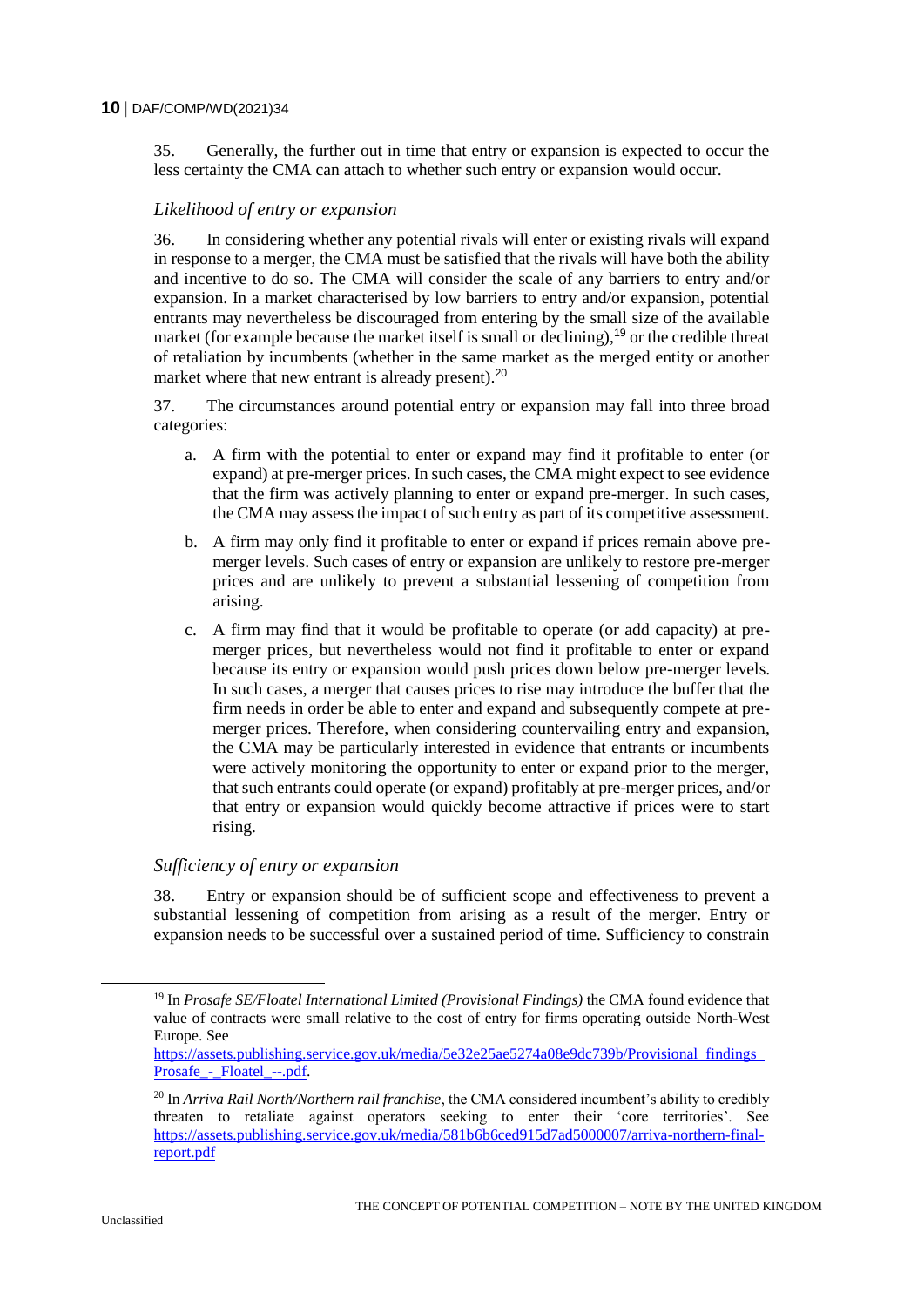the merged entity may come from a single entrant or firm expanding or from several, in aggregate.

39. Expansion is unlikely to constrain the merged entity where that expansion results from a rival simply gaining some sales from a merged entity which has raised prices. The CMA may therefore examine evidence as to whether any entry or expansion would increase the competitive constraint that rivals exert on the merged entity, for example by introducing additional capacity, or new or better competitive offerings. The CMA may consider the history and experience of past entry or expansion.

40. Small-scale entry that is not comparable to the constraint eliminated by the merger is unlikely to prevent a substantial lessening of competition. In a differentiated market, entry into a market niche may be possible, but to the extent the niche product may not necessarily compete strongly with other products in the overall market, it may not constrain incumbents effectively.

#### *2.3.2. Barriers to entry and expansion*

41. Potential or actual competitors may encounter barriers which reduce or even severely hamper their ability to enter or expand in the market. Barriers to entry and expansion are specific features of the market that give incumbent firms advantages over potential competitors. Barriers to entry and expansion hinder the ability of potential entrants or firms looking to expand to constrain the exercise of market power by incumbents. The CMA will therefore identify barriers to entry and/or expansion in its analysis. Where barriers are low, and the costs of entry or expansion are not substantial relative to the profits that are available, entry and/or expansion might be expected to occur in order to capture sales from the merged entity if it were to increase prices and/or worsen non-price factors of competition. Conversely, this is less likely where barriers are substantial relative to available profits.

42. Often barriers to entry or expansion are related to the nature of the market. While it is not possible to provide a comprehensive list of barriers to entry and expansion (given that such barriers are liable to vary between different sectors and over time), common barriers include:

- a. Initial set-up costs and costs associated with investment in specific assets are more likely to deter entry or expansion where a significant proportion of them are sunk $21$
- b. Customers may place a high value on the reputation and track record of suppliers.<sup>22</sup> This might be especially true where the product or service being provided is important for the customer, and where the quality of the product is difficult to ascertain in advance.

 $21$  i.e. the costs cannot be recovered when exiting from the market. The CMA considered the upfront costs required for entry in *Tobii AB/Smartbox Assistive Technology Limited and Sensory Software International Ltd*

[<sup>\(</sup>https://assets.publishing.service.gov.uk/media/5d5d1800e5274a0766482c45/Final\\_Report2.pdf\)](https://assets.publishing.service.gov.uk/media/5d5d1800e5274a0766482c45/Final_Report2.pdf) and its Provisional Findings in *Illumina Inc/Pacific Biosciences of California Inc*.

<sup>22</sup> In *Ecolab Inc/The Holchem Group Limited*, the CMA found that customers had low switching rates and placed value on reputation, reliability and a proven track record. See [https://assets.publishing.service.gov.uk/media/5d9ca523ed915d35d0dcca3e/ECOLAB\\_Final\\_repo](https://assets.publishing.service.gov.uk/media/5d9ca523ed915d35d0dcca3e/ECOLAB_Final_report.pdf) [rt.pdf](https://assets.publishing.service.gov.uk/media/5d9ca523ed915d35d0dcca3e/ECOLAB_Final_report.pdf)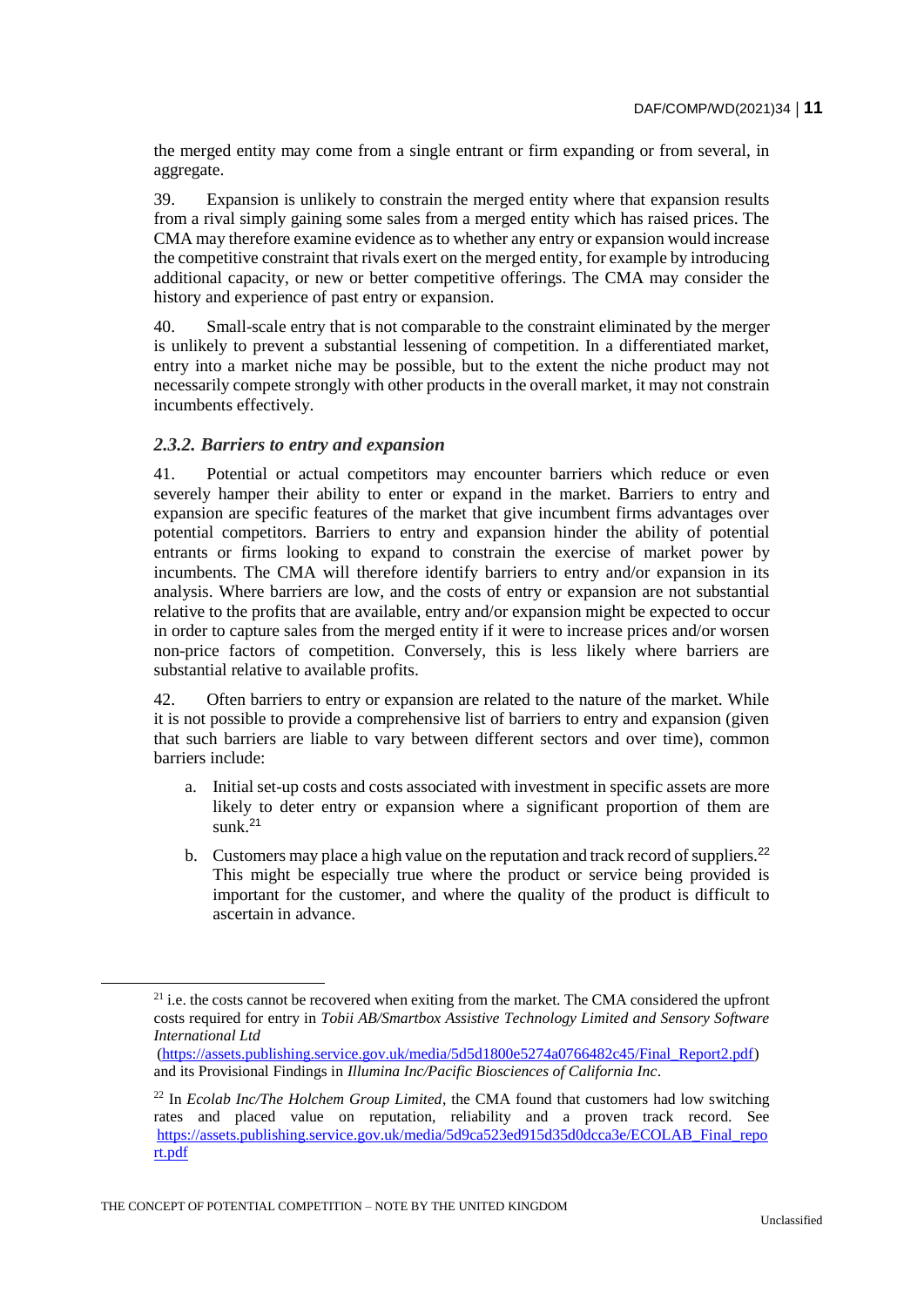- c. Consumers may demonstrate a high level of brand loyalty, be tied into long contracts or exclusivity agreements, or face other significant switching costs, which may make entry or expansion more difficult and require investment. For example, in some digital markets switching might involve giving up access to an ecosystem of products and services.
- d. Economies of scale may be present.<sup>23</sup>These may prevent small-scale entry from acting as an effective competitive constraint in the market. Further, in the presence of economies of scale, large-scale entry or expansion will generally be successful only if it expands the total market significantly, or substantially replaces one or more existing firm; and if the entrant can afford the risk that such investment will involve, especially in terms of sunk costs. Many markets exhibit economies of scale.<sup>24</sup>
- e. Network effects.<sup>25</sup> In such circumstances, the need to attract a large number of customers to one or both sides of the entrant's platform in order to be an effective constraint may make sufficient entry and expansion both costly and risky, particularly in the presence of larger incumbents.<sup>26</sup> Many digital markets are characterised by considerable network effects as well as non-digital markets.<sup>27</sup>
- f. The technology and production methods used in the market may themselves present barriers to an entrant. For example, intellectual property rights of rivals and interoperability requirements may need to be taken into account by entrants.
- g. Early mover advantages. Incumbents may have early mover advantages as a result of branding or creating switching costs. The data held by many digital market firms allow them to hone, improve and personalise their products and services, and this may be difficult for an entrant to replicate in a timely manner.<sup>28</sup> Early mover advantages may be strengthened by the combination of the merger firms.
- h. Regulations, licensing arrangements, intellectual property rights and trade barriers may also form considerable barriers to entry.<sup>29</sup>

[\(https://assets.publishing.service.gov.uk/media/58049a0740f0b64fbe000006/ice-trayport-final](https://assets.publishing.service.gov.uk/media/58049a0740f0b64fbe000006/ice-trayport-final-report.pdf)[report.pdf\)](https://assets.publishing.service.gov.uk/media/58049a0740f0b64fbe000006/ice-trayport-final-report.pdf).

[\(https://assets.publishing.service.gov.uk/media/5e6a3205d3bf7f269dbeeef5/Bauer\\_final\\_report.pdf](https://assets.publishing.service.gov.uk/media/5e6a3205d3bf7f269dbeeef5/Bauer_final_report.pdf) ) the CMA found that the lack of available radio spectrum was a barrier to entry; in *Ladbrokes plc/Gala Coral Group Limited*

[\(https://assets.publishing.service.gov.uk/media/5797818ce5274a27b2000004/ladbrokes-coral-](https://assets.publishing.service.gov.uk/media/5797818ce5274a27b2000004/ladbrokes-coral-final-report.pdf)

<sup>&</sup>lt;sup>23</sup> These arise where average costs fall as the level of output rises over a range of output volume.

 $24$  For example, many digital and software markets as well as other markets such as pharmaceutical markets.

<sup>&</sup>lt;sup>25</sup> See the section on 'Nature of competition' in Chapter 9 of the Merger Assessment Guidelines.

<sup>26</sup> See the Final Report of *Intercontinental Exchange Inc/ Trayport*, in particular paragraphs 7.112- 7.170 and 9.4- 9.16

<sup>&</sup>lt;sup>27</sup> For example, card payment systems.

<sup>28</sup> Early mover advantages are also present in non-digital markets.

<sup>29</sup> For example, in *Bauer Media Group/Celador Entertainment Limited/Lincs FM Group/Wireless Group Limited/UKRD Group Limited*

[final-report.pdf\)](https://assets.publishing.service.gov.uk/media/5797818ce5274a27b2000004/ladbrokes-coral-final-report.pdf) planning approval was considered to be a barrier to entry; and in the Provisional Findings *of Illumina Inc/Pacific Biosciences of California Inc* intellectual property rights were provisionally viewed as a barrier to entry.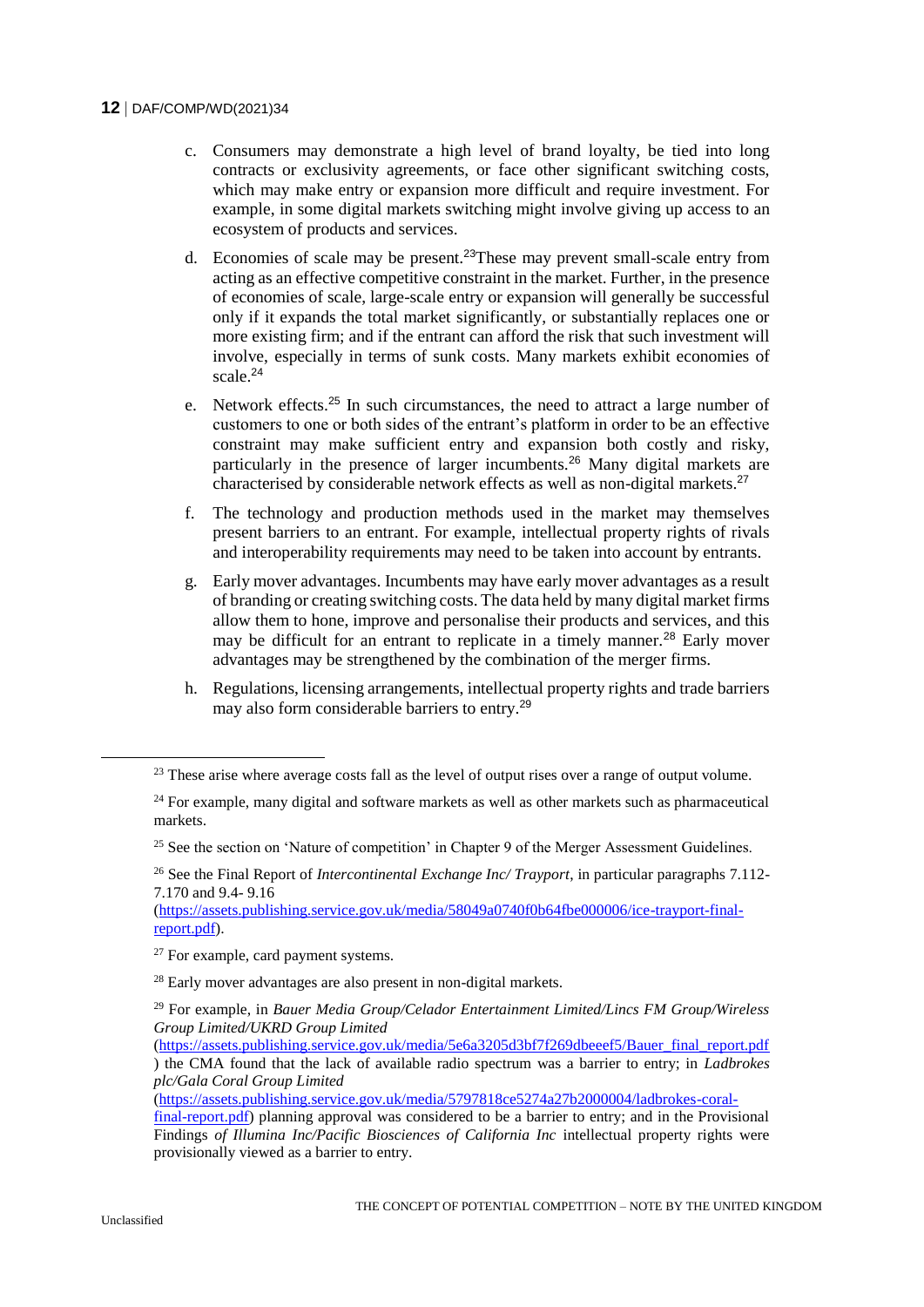43. Barriers to entry and expansion might be particularly high if some of these factors are present in combination. For example, an incumbent might have a large cost advantage from its scale and/or data while also benefitting from network effects.

44. Finally, when considering the likelihood of successful entry by third parties, the CMA may consider the strategic behaviour of the merged entity or other incumbents which itself might create or strengthen a barrier to entry or limit the ability of a new entrant to gain a foothold in the market. This might involve strategic, temporary price cuts, entering into exclusive dealing arrangements or long contracts, or otherwise increasing customer stickiness, for example. The merged entity's ability to engage in this behaviour may be increased through the merger.

# **3. Potential competition in UK antitrust cases**

45. Undertakings already on the market, or considering entering, can be expected to take into account the prospect of other undertakings entering, and to adapt their behaviour accordingly. In particular, undertakings may respond by seeking to prevent, delay and/or otherwise inhibit entry by:

- a. entering into agreements or engaging in concerted practices with that object or effect, such as market exclusion agreements; and/or
- b. where an incumbent holds a dominant position, adopting practices outside the realm of merits-based competition to exclude or inhibit rivals.

46. Where such practices may affect trade within the UK, they are prohibited in UK law. Anti-competitive agreements and concerted practices are prohibited under what is referred to as the Chapter I prohibition of the Competition Act 1998. Abuse of dominance is prohibited under what is referred to as the Chapter II prohibition.

47. The CMA has taken enforcement action against such practices in a number of cases. In recent years we have found that potential competition plays a particularly important role in the pharmaceutical sector. As in many other jurisdictions, in the UK the developers of innovative medicines can secure market exclusivity through patents, enabling them to charge high prices to recoup the costs of research and development and to incentivise ongoing innovation. Once a drug becomes generic, competition is expected to ensure its price falls. The medicines sector is therefore particularly sensitive to a delay in the entry of competitors, which allows for the maintenance of a monopoly price that is ultimately borne by the UK's National Health Service (NHS).

48. The CMA's antitrust cases in this sector illustrate the approach to potential competition in the UK.

#### **3.1. The legal test for potential competition: likelihood, strength and timing of entry**

49. In assessing whether an undertaking is a potential competitor, the critical question is whether it has '*real and concrete possibilities*' of entering the market.<sup>30</sup>

50. The application of this test has recently been clarified in the CMA's *Paroxetine* case (discussed below). Following a reference from the UK's Competition Appeal Tribunal

<sup>30</sup> C-591/16 *Lundbeck v Commission*, paragraphs 54-55; T-360/09 *E.ON v Commission*, paragraph 85; T-461/07 *Visa v Commission*, paragraphs 68 and 166; C-307/18 *Generics (UK) v CMA*, paragraph 36; GSK *v CMA* [2018] CAT 4, paragraph 92.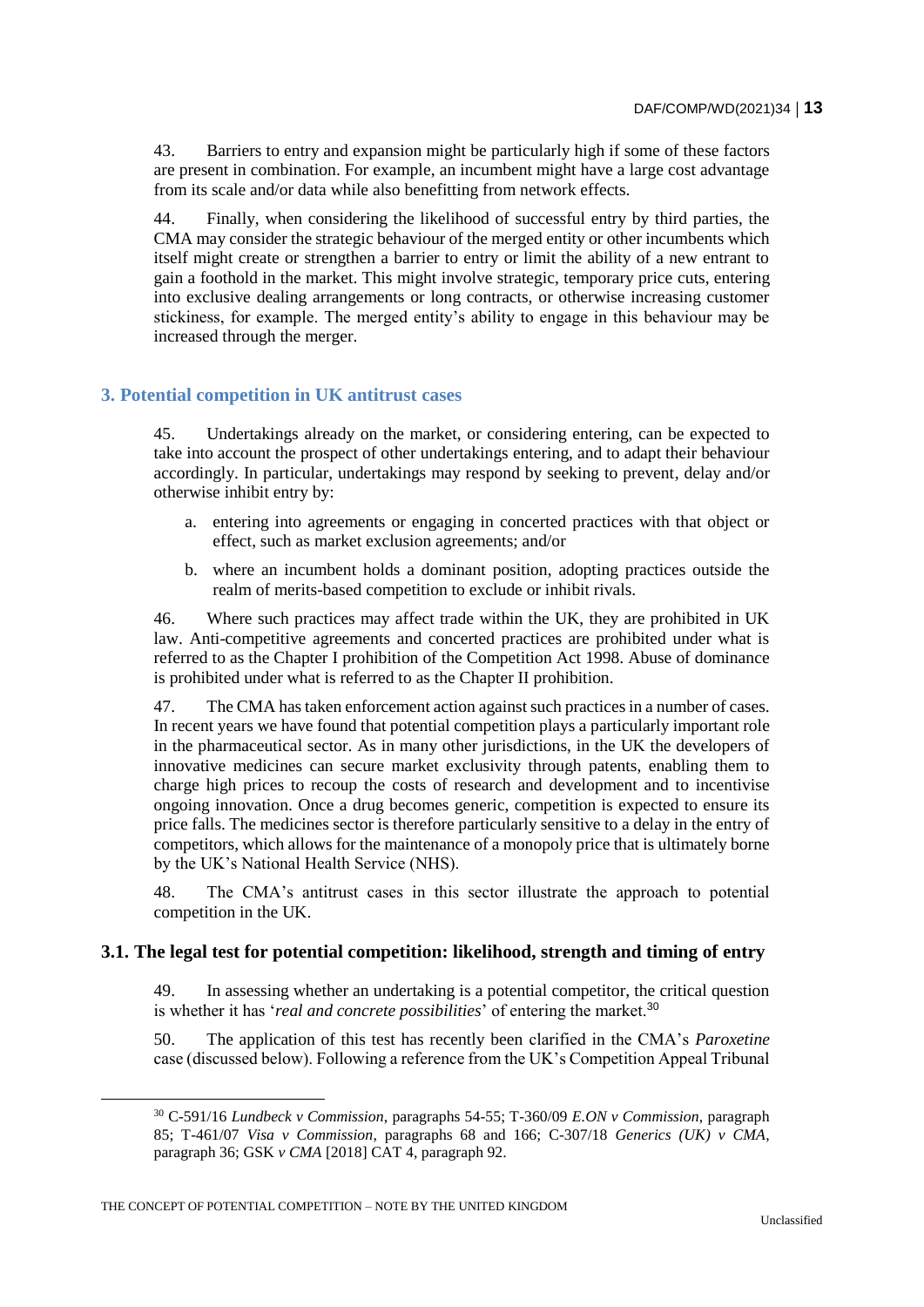(CAT), in January 2020 the European Court of Justice clarified that an undertaking has real and concrete possibilities of entry where it:

- a. 'has in fact a firm intention and an inherent ability to enter the market'; and
- b. 'does not meet barriers to entry that are insurmountable'.<sup>31</sup>

51. The CAT issued supplementary judgment in the *Paroxetine* case on 10 May 2021, applying this test.<sup>32</sup>

52. The test is assessed to the civil standard of proof: on the balance of probabilities.

# *3.1.1. 'A firm intention and an inherent ability to enter the market'*

53. The phrase '*a firm intention*' does not require an assessment of the potential entrant's subjective state of mind. Its '*firm intention*' and '*inherent ability to enter*' are established through an objective assessment of its position.<sup>33</sup> Where the potential entrant has taken sufficient preparatory steps to enable it to enter the market concerned within such a period of time as would impose competitive pressure on the incumbent, it has a firm intention and an inherent ability to enter the market.<sup>34</sup>

54. In the pharmaceutical industry such steps may, for example, include measures to obtain the necessary licences (where applicable) and/or stock; legal steps to challenge the incumbent's patents (where applicable); and/or initiatives by the potential entrant to market its product.<sup>35</sup>

55. There is no requirement that an undertaking have taken any or all of these particular steps. For example, an undertaking may be a potential competitor before it has obtained a necessary licence<sup>36</sup> and before it has obtained saleable finished product.<sup>37</sup> The activities of undertakings seeking to obtain the necessary licences or to take the necessary administrative and commercial steps to enter are themselves an expression of potential competition.<sup>38</sup> An undertaking may have multiple potential routes to market and it is not necessary to show which is most feasible or likely.<sup>39</sup> There is also no requirement to demonstrate that the undertaking would in fact have entered or been capable of retaining

<sup>31</sup> C-307/18 *Generics (UK) v CMA*, paragraphs 36-37 and 58. See also C-591/16 *Lundbeck v Commission*, paragraphs 55-56.

<sup>32</sup> *GSK v CMA* [2021] CAT 9.

<sup>33</sup> T-461/07 *Visa v Commission*, paragraph 168; *GSK v CMA* [2018] CAT 4, paragraph 92. See also C-591/16 *Lundbeck v Commission*, paragraph 74.

<sup>34</sup> C-307/18 *Generics (UK) v CMA*, paragraphs 43-44. See also *GSK v CMA* [2021] CAT 9, paragraphs 11-12; C-591/16 *Lundbeck v Commission*, paragraphs 55-57.

<sup>35</sup> C-307/18 *Generics (UK) v CMA*, paragraph 44; *GSK v CMA* [2021] CAT 9, paragraph 13.

<sup>36</sup> *GSK v CMA* [2018] CAT 4, paragraph 158, citing T-472/13 *Lundbeck v Commission*, paragraph 171 (upheld in C-591/16 *Lundbeck v Commission*, paragraph 83).

<sup>37</sup> T-472/13 *Lundbeck v Commission,* paragraphs 308-310 and 321-322. See also C-586/16 *Sun Pharmaceuticals and Ranbaxy v Commission*, paragraph 44.

<sup>38</sup> T-472/13 *Lundbeck v Commission*, paragraph 171; upheld in C-591/16 *Lundbeck v Commission*, paragraph 87.

<sup>39</sup> T-472/13 *Lundbeck v Commission*, paragraphs 204 and 320-322.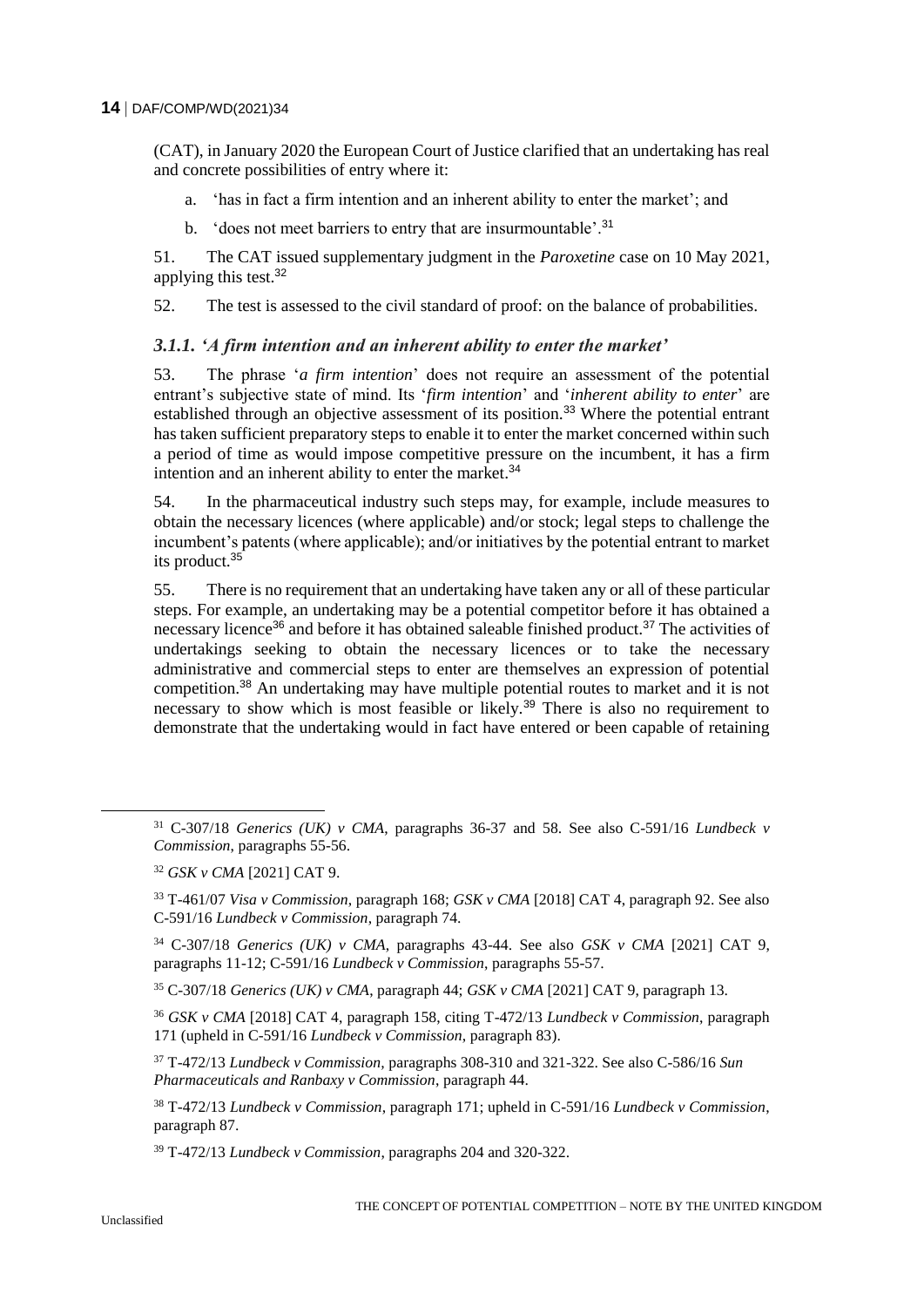its place on the market if it did – such a requirement would deny any distinction between potential and actual competition.<sup>40</sup>

56. A competitive relationship between undertakings can be confirmed by additional factors (which are not in themselves sufficient).<sup>41</sup>

57. Because the test turns on whether the potential entrant was capable of imposing competitive pressure on the incumbent, the incumbent's perception of the competitive threat that a potential entrant poses, and its reaction to that threat, are relevant. $^{42}$  If an undertaking is perceived as a potential entrant to the market, it may, simply by its existence, impose competitive pressure on the incumbent.<sup>43</sup>

58. The conclusion of an agreement between undertakings at the same level of the production chain is a strong indication that a competitive relationship exists between them.<sup>44</sup> In particular, an agreement to transfer value (by way of payments in cash or in kind) from an incumbent to a potential entrant in exchange for postponing its entry provides an indication of the incumbent's perception of the commercial threat that potential entrant poses and therefore of a competitive relationship between them. The greater the transfer of value, the stronger the indication.<sup>45</sup>

59. The analysis should be conducted principally on contemporaneous evidence. However, although subsequent evidence is not decisive, it can be taken into account to the extent that it is capable of clarifying the parties' positions at the relevant time.<sup>46</sup>

# *3.1.2. No insurmountable barriers to entry*

60. Whereas barriers to entry generally include factors that inhibit or disincentivise entry, when assessing whether an undertaking is a potential competitor the focus is on barriers that prevent entry outright. Because the threshold for potential competition ('*real and concrete possibilities*' of entry) is low, the threshold for a barrier that prevents a finding of potential competition is high: barriers must be '*insurmountable*', eliminating all possibilities of entry.<sup>47</sup> Regulatory and manufacturing hurdles to obtaining licences and market-ready stock are not the same as insurmountable barriers.

61. In the pharmaceutical sector especially, the patent regime is often invoked by the parties as a factor that precludes a finding of potential competition. However, the fact that an incumbent holds a patent does not mean potential entrants face an insurmountable barrier to entry. Potential competition may exist before the patent expires, since

<sup>40</sup> C-307/18 *Generics (UK) v CMA*, paragraph 38; T-472/13 *Lundbeck v Commission*, paragraph 159, upheld in C-591/16 *Lundbeck v Commission*, paragraph 63.

<sup>41</sup> C-307/18 *Generics (UK) v CMA*, paragraph 54.

<sup>42</sup> C-307/18 *Generics (UK) and others v CMA*, paragraphs 42 and 57. See also C-591/16 *Lundbeck v Commission*, paragraphs 74-76.

<sup>43</sup> C-307/18 *Generics (UK) and others v CMA*, paragraph 42.

<sup>44</sup> C-307/18 *Generics (UK) and others v CMA*, paragraph 55. See also C-373/14 *Toshiba v Commission* EU:C:2016:26, paragraph 33; C-591/16 *Lundbeck v Commission*, paragraph 57; and *GSK v CMA* [2021] CAT 9, paragraph 14.

<sup>45</sup> C-307/18 *Generics (UK) and others v CMA*, paragraph 56.

<sup>46</sup> T-472/13 *Lundbeck v Commission*, paragraphs 138 and 141, upheld in C-591/16 *Lundbeck v Commission*, paragraphs 66-72.

<sup>47</sup> Compare C-373/14 *Toshiba v Commission*, paragraphs 31-34.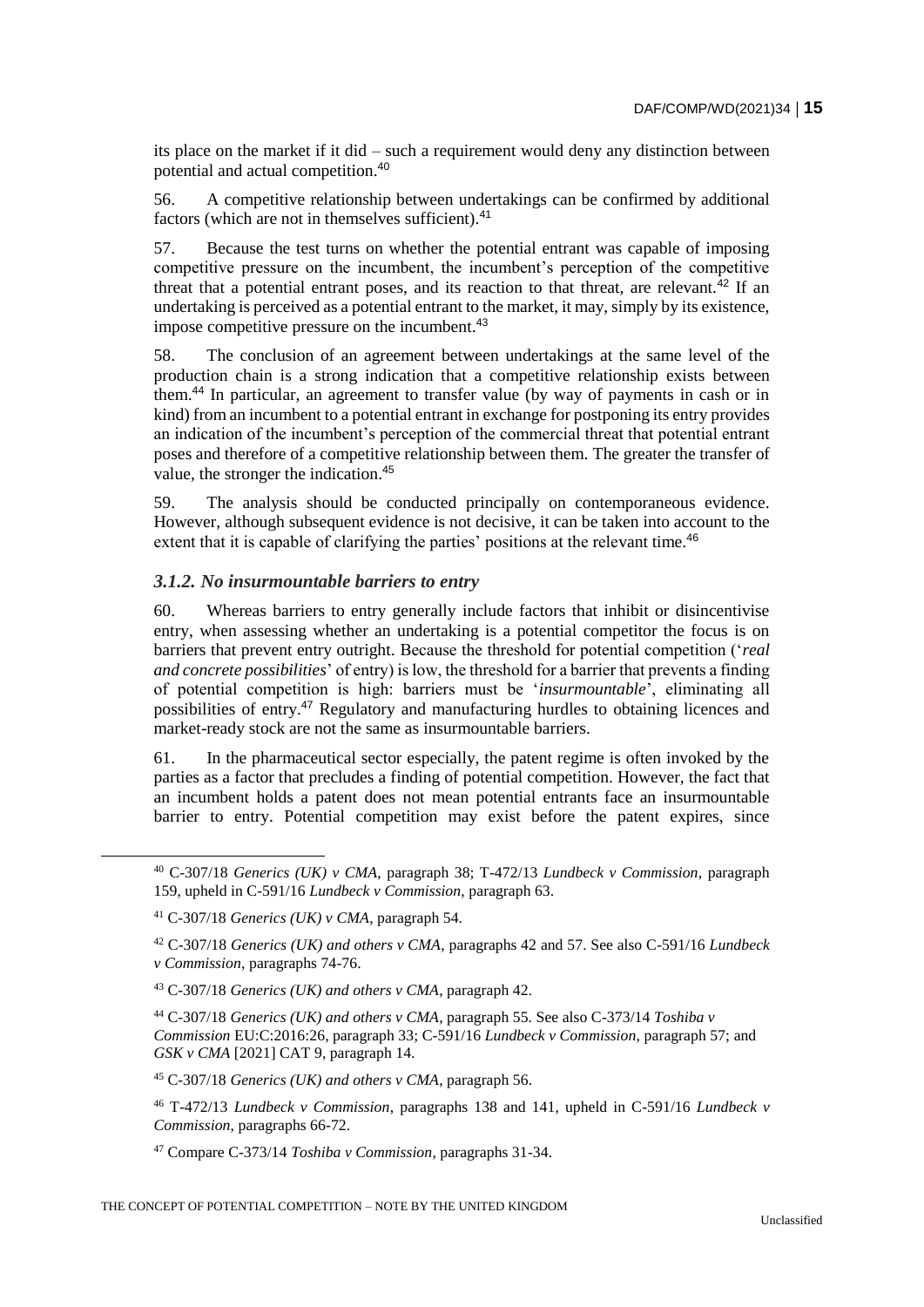undertakings can be expected to prepare to enter the market in advance. In any event, while a patent is presumed to be valid, that does not mean that entry while the patent exists is presumed to be unlawful. Undertakings may seek to enter 'at risk' of the incumbent suing for patent infringement, and/or intend to challenge the patent's validity. Even where undertakings are not prepared to enter until the validity of the patent has been determined in court, they may still be potential competitors.<sup>48</sup>

62. Where a potential entrant makes preparations to enter, this may result in a dispute with the incumbent about the scope and validity of the patent. Far from precluding potential competition between the parties, such a dispute is in fact evidence of a potential competitive relationship between them.<sup>49</sup> Further, where such a dispute results in an interim measure such as an injunction or undertaking that temporarily prohibits entry pending resolution of the dispute, this also does not preclude a finding of potential competition.<sup>50</sup>

63. Potential entrants may face other regulatory hurdles. For example, in the pharmaceutical sector regulation may restrict the indications (therapeutic uses) that may be specified on suppliers' licences. Suppliers of drugs without those indications may nonetheless exert a competitive constraint through the potential for dispensing 'off-label': where a drug is dispensed to treat a condition not specified on its licence. The European Court of Justice has held that such 'off-label' use '*reveals the existence of a specific relationship of substitutability*' between products.<sup>51</sup> Whether such substitutability leads to a competitive relationship between the products will depend on the facts.

# *3.1.3. The timeframe for potential entry*

64. Because the test depends on whether the potential entrant was capable of entry within such a period of time as to impose competitive pressure on the incumbent, there is no specific timeframe within which the potential entrant must have real and concrete possibilities of entry; each case turns on its facts.<sup>52</sup>

65. In the case of an agreement, it is in particular not necessary to prove that the potential entrant would have entered the market before the expiry of the agreement in order to establish the existence of potential competition.<sup>53</sup>

# **3.2. CMA case studies**

#### *3.2.1. Agreements and concerted practices between potential competitors*

66. For an agreement or concerted practice between undertakings at the same level of the production or distribution chain to be anti-competitive, the parties must at least be

<sup>48</sup> C-591/16 *Lundbeck v Commission*, paragraphs 58-61. See, for example, *GSK v CMA* [2018] CAT 4, paragraphs 96-132.

<sup>49</sup> C-307/18 *Generics (UK) and others v CMA*, paragraphs 52 and 100; *GSK v CMA* [2021] CAT 9, paragraph 17.

<sup>50</sup> *GSK v CMA* [2018] CAT 4, paragraphs 140-143 and 156.

<sup>51</sup> C-179/16 *Hoffmann-La Roche v Commission*, paragraphs 61 and 64-67.

<sup>52</sup> T-472/13 *Lundbeck v Commission* EU:T:2016:449, paragraph 163 (upheld in C-591/16 *Lundbeck v Commission*).

<sup>53</sup> T-472/13 *Lundbeck v Commission*, paragraph 163 (upheld in C-591/16 *Lundbeck v Commission*).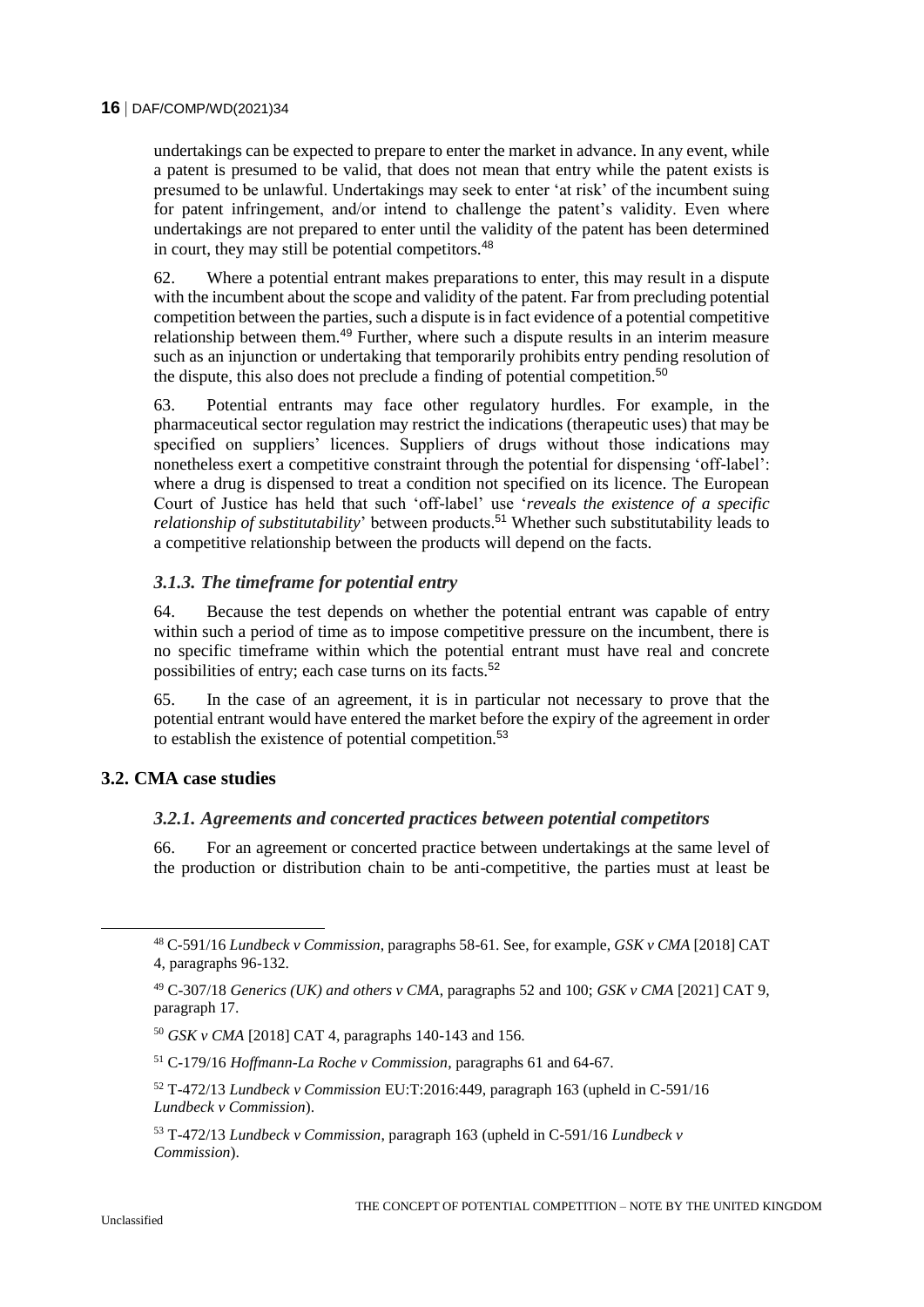potential competitors at the time, since otherwise their collusion is not capable of harming competition. $5\overline{4}$ 

67. The CMA has therefore assessed whether the parties have real and concrete possibilities of entry at the time of their collusion in each of the cases in which it has found a horizontal anti-competitive agreement or concerted practice.

### *Paroxetine*

68. In *Paroxetine*<sup>55</sup> the incumbent supplier of the drug, GSK, entered into agreements with two suppliers seeking to enter the market with generic versions, Alpharma and GUK, to settle disputes over GSK's patents. GSK paid each supplier and they each agreed not to enter the market with their own products.

69. The CMA found that Alpharma and GUK were each potential competitors of GSK when they entered into the agreements in that each had real and concrete possibilities of entering the market:

- a. They had committed significant time and resources to developing the capabilities to launch. They had obtained licences and stocks of raw material or even finished product;<sup>56</sup>
- b. The patent dispute with GSK (including interim injunctions and undertakings that temporarily prevented their entry) did not create an insurmountable barrier to entry: $57$  and
- c. The fact that GSK was willing to make substantial value transfers to them in return for their agreement not to enter the market was a strong indication that GSK perceived them as a credible threat and that they exerted competitive pressure on GSK. Consistently with the test outlined above, this was an additional (and important) factor that confirmed the CMA's findings of a potential competitive relationship between GSK and the potential entrants.<sup>58</sup>

70. The CMA also considered the parties' internal documents, which confirmed the conclusions above: in particular, that there was genuine uncertainty about the outcome of the patent dispute at the time of the agreements.<sup>59</sup>

71. The CMA's findings were upheld on appeal. $60$ 

<sup>54</sup> C-307/18 *Generics (UK) v CMA*, paragraphs 31-32.

<sup>55</sup> [https://assets.publishing.service.gov.uk/media/57aaf65be5274a0f6c000054/ce9531-11](https://assets.publishing.service.gov.uk/media/57aaf65be5274a0f6c000054/ce9531-11-paroxetine-decision.pdf) [paroxetine-decision.pdf](https://assets.publishing.service.gov.uk/media/57aaf65be5274a0f6c000054/ce9531-11-paroxetine-decision.pdf)

<sup>56</sup> CMA *Paroxetine* decision, paragraphs 6.49-6.51 and 6.67-6.69.

<sup>57</sup> CMA *Paroxetine* decision, paragraphs 6.52-6.55 and 6.70-6.74.

<sup>58</sup> CMA *Paroxetine* decision, paragraphs 6.56-6.60 and 6.75-6.78.

<sup>59</sup> CMA *Paroxetine* decision, paragraphs 6.61-6.64 and 6.79-6.82 and Annexes E and G.

<sup>60</sup> *GSK v CMA* [2021] CAT 9.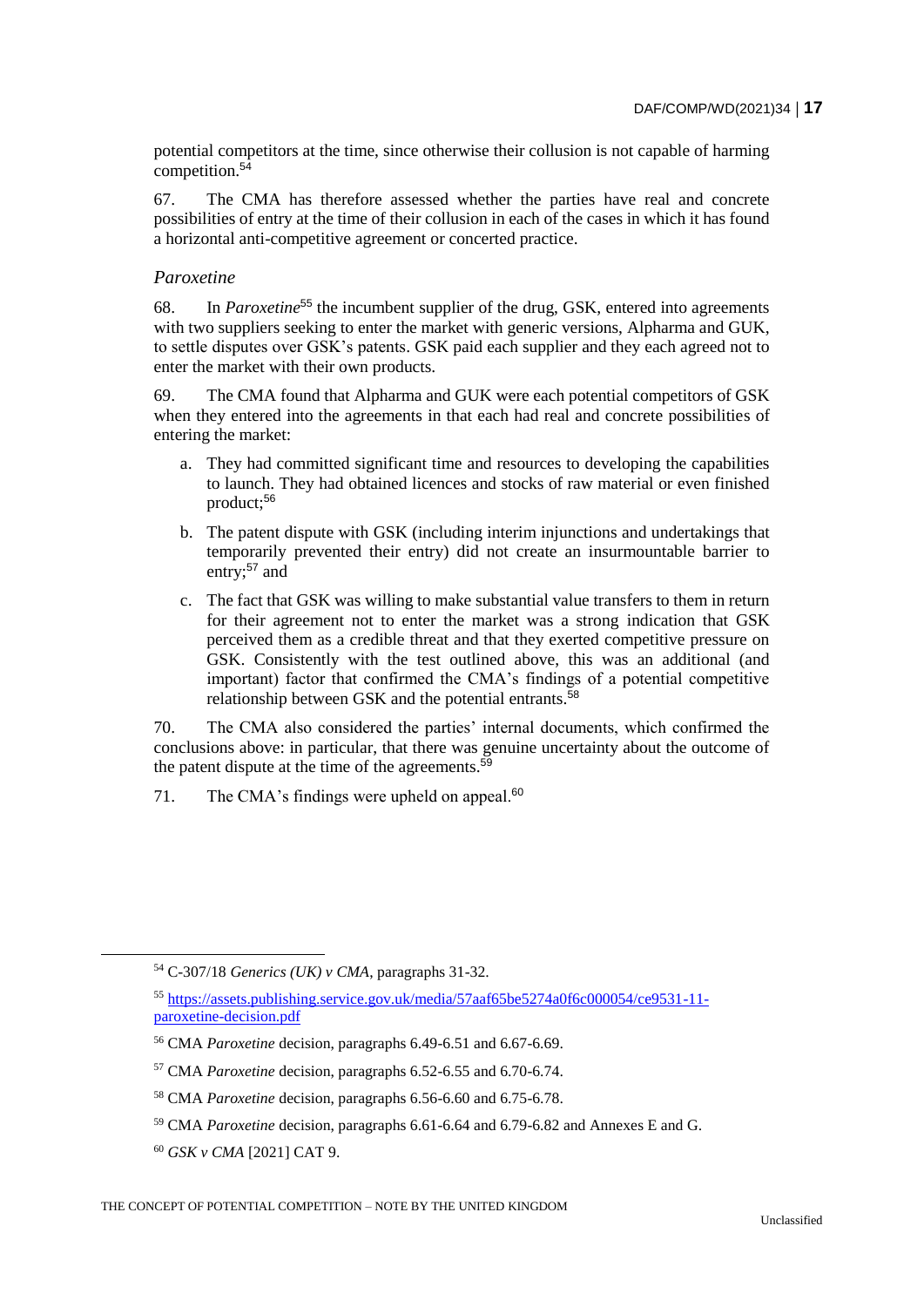# *Nortriptyline*

72. In *Nortriptyline<sup>61</sup>* the CMA found that three undertakings, King, Lexon and Alissa, engaged in a concerted practice by sharing commercially sensitive information about prices, volumes and entry plans to try to keep nortriptyline prices up.

73. Lexon and King were actual competitors: they were both active in the supply of nortriptyline.<sup>62</sup>

74. Alissa was found to be a potential competitor to each of the other two when it engaged in the information exchange on the basis that it had real and concrete possibilities of entering the market:

- a. It had obtained licences for nortriptyline and a source of product through a thirdparty development partner; and
- b. It faced no insurmountable barriers to entry. Notwithstanding the fact that its development partner encountered some technical difficulties and delays in getting the product to market, it had the ability to enter with sufficient speed to constrain the other undertakings.<sup>63</sup>

75. Once it started to supply its nortriptyline on the market, Alissa became an actual competitor.<sup>64</sup>

76. The CMA's findings were upheld on appeal.<sup>65</sup>

# *Fludrocortisone*

77. In *Fludrocortisone* the CMA found that three undertakings, Amilco, Tiofarma and Aspen, entered into an agreement in which Amilco and Tiofarma agreed to stay out of the fludrocortisone market so that Aspen could remain the sole supplier, in exchange for a profit share (Amilco) and the right to be sole manufacturer of the drug (Tiofarma). That agreement had the object of preventing, restricting and/or distorting competition.

78. The CMA found that Amilco and Tiofarma, working together, were potential competitors to Aspen. In making this finding the CMA drew in particular on the European General Court's judgment in *Mylan*, in which the Court found that an undertaking can be a potential competitor through the possibility of entering with a business partner.<sup>66</sup> A combined assessment of potential competition may be carried out where two undertakings take joint steps to enter the market on the basis of a partnership. In those circumstances both undertakings can be considered potential competitors of the incumbent.

79. The CMA considered Amilco and Tiofarma together because they used their complementary skills, assets and expertise to pose a competitive threat to Aspen jointly. Amilco had expertise in commercialising drugs, but no regulatory capability to hold an MA

<sup>61</sup> [https://assets.publishing.service.gov.uk/media/5ef469bcd3bf7f7142efc039/Information\\_Exchan](https://assets.publishing.service.gov.uk/media/5ef469bcd3bf7f7142efc039/Information_Exchange_Decision.pdf) [ge\\_Decision.pdf](https://assets.publishing.service.gov.uk/media/5ef469bcd3bf7f7142efc039/Information_Exchange_Decision.pdf)

<sup>62</sup> CMA *Nortriptyline* decision, paragraph 5.33.

<sup>63</sup> CMA *Nortriptyline information exchange* decision, paragraph 5.34.

<sup>64</sup> CMA *Nortriptyline information exchange* decision, paragraph 5.35.

<sup>65</sup> *Lexon (UK) Ltd v CMA* [2021] CAT 5.

<sup>66</sup> T-682/14 *Mylan v Commission*, paragraphs 87-88 and 91 and the case cited. See also T-461/07 *Visa v Commission*, paragraphs 82-83, and T-472/13 *Lundbeck v Commission*, paragraphs 197 and 204.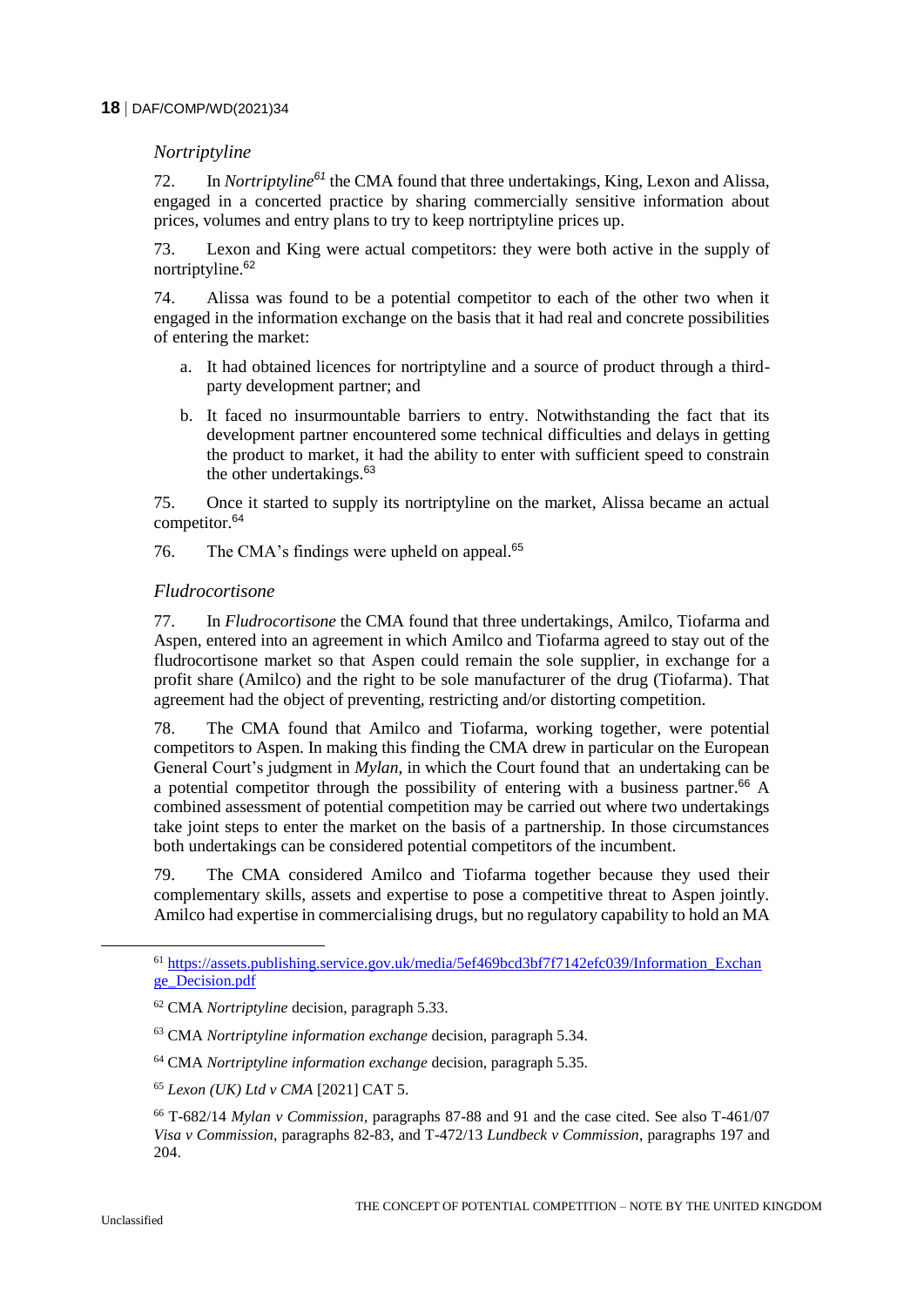or manufacture drugs. Tiofarma had that regulatory and manufacturing capability but had no expertise in commercialising drugs. The parties were therefore mutually dependent. They had a long-standing business partnership for commercialising medicines, based on mutual trust. They worked together to develop fludrocortisone throughout all stages of the process and took joint steps to commercialise the product, until entering into the agreement.<sup>67</sup>

80. The CMA therefore found that Amilco and Tiofarma were potential competitors to Aspen when they entered into the agreement on the basis that they had real and concrete possibilities of entering the market together:

- a. They had together made substantial investments in developing and preparing to commercialise the product, including obtaining the relevant licence (which in itself posed a significant competitive threat to Aspen, whoever brought the product to market), developing a generic version of the drug and manufacturing stock equivalent to nine months of forecast supply volumes;<sup>68</sup>
- b. Their combined assets and expertise meant that they had various viable routes to market, whether they maintained control over all steps in the supply chain or outsourced functions to third parties;<sup>69</sup>
- c. They faced no insurmountable barriers to entry: there were no legal barriers precluding their entry;<sup>70</sup> and
- d. Aspen perceived Amilco and Tiofarma to be a competitive threat, as illustrated by the fact that it entered into an agreement with them under which it committed to sharing a significant proportion of profits in a market in which it was the sole supplier: in itself a strong indication that a competitive relationship existed between them.<sup>71</sup>

#### *Cleanroom laundry services*

 $\overline{a}$ 

81. The CMA's *Cleanroom laundry services*<sup>72</sup> decision illustrates that potential competition can also have a geographic dimension and that anti-competitive agreements need not involve incumbents seeking to buy off entry into their own markets.

82. Two suppliers of cleanroom laundry services had a long-running joint venture in which they shared knowhow and operated under a shared brand. They entered into further agreements in which they allocated territories and customers between themselves: the parties drew a line from London to Anglesey and agreed not to compete with one another on either side of that line (with certain exceptions).

83. The CMA found that the undertakings were actual (or at the very least potential) competitors when they entered into the relevant agreements. As suppliers already active on the market and in each other's allocated territories at the time of the agreements, the parties

<sup>67</sup> CMA *Fludrocortisone* decision, paragraphs 8.56-8.58.

<sup>68</sup> CMA *Fludrocortisone* decision, paragraphs 8.59-8.63, 8.75-8.82 and 8.90-8.92.

<sup>69</sup> CMA *Fludrocortisone* decision, paragraphs 8.64-8.74.

<sup>70</sup> CMA *Fludrocortisone* decision, paragraphs 8.84-8.85.

<sup>71</sup> CMA *Fludrocortisone* decision, paragraphs 8.86-8.89.

<sup>72</sup> [https://assets.publishing.service.gov.uk/media/5a7c1830ed915d210ade18c9/case\\_50283\\_decision.pdf.](https://assets.publishing.service.gov.uk/media/5a7c1830ed915d210ade18c9/case_50283_decision.pdf83_decision.pdf%20(publishing.service.gov.uk))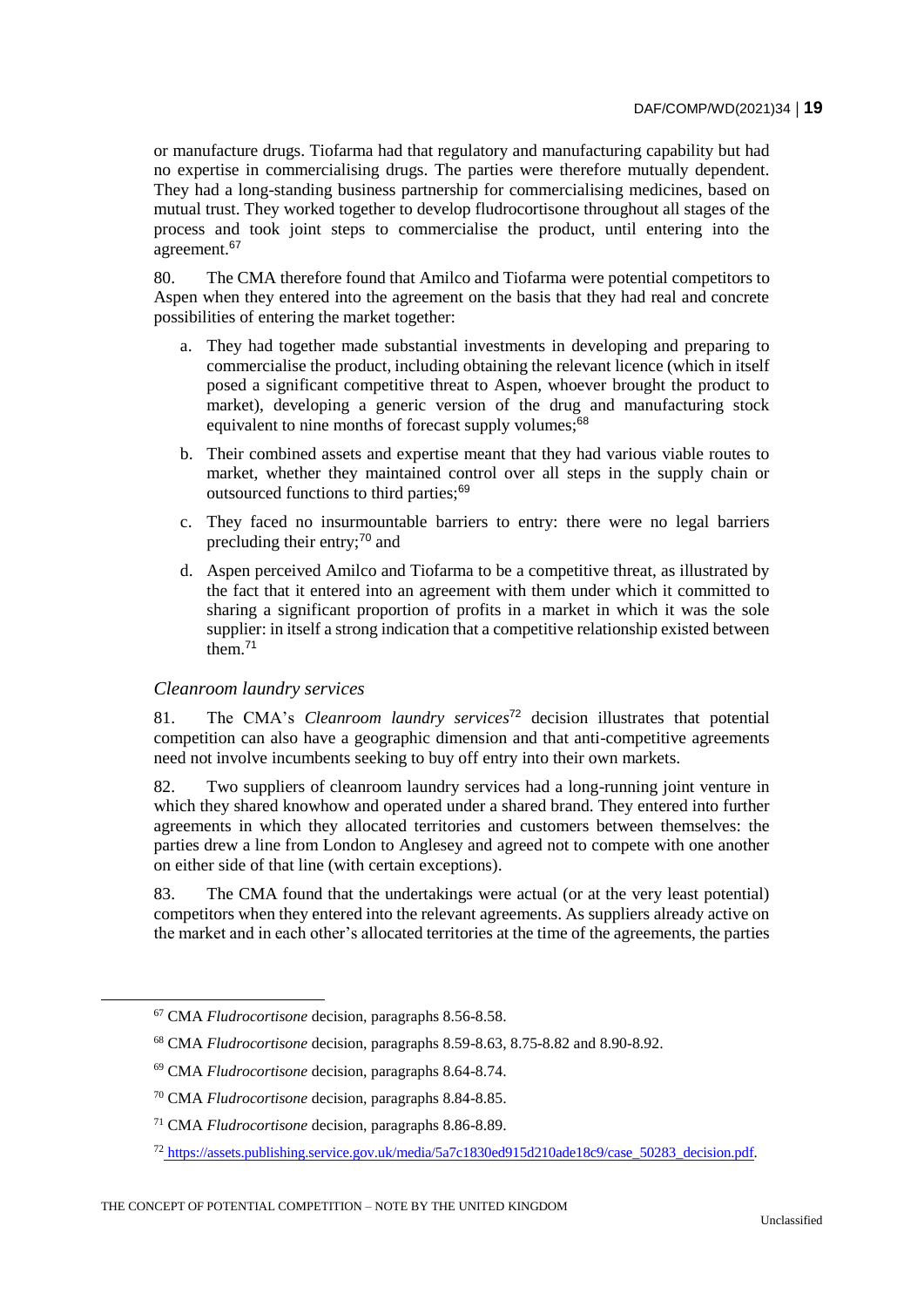were actual competitors. Further, they each had real and concrete possibilities of competing in the other's territory:

- a. In the absence of the agreements (which in themselves provided a strong indication that a competitive relationship existed between them), the parties would have been able to compete for the business of customers supplied by the other party in its territory;
- b. The parties faced no insurmountable barriers: each held a licence to use the requisite trademarks; and
- *c.* The parties perceived each other as actual or potential competitors and understood that it was only their agreements that prevented them from competing.<sup>73</sup>

# *3.2.2. Exclusion of potential competitors*

84. Many of the cases of exclusionary conduct pursued by the CMA and its predecessor the Office of Fair Trading (OFT) concerned the exclusion of actual, rather than potential, competitors.<sup>74</sup>

85. However, more recent CMA cases provide some insight into assessing potential competition in the context of exclusionary conduct.

#### *Paroxetine*

86. In *Paroxetine* the CMA also found that GSK's conduct in making value transfers to GUK and Alpharma to induce them to delay their potential entry to the market independently was an abuse of GSK's dominant position.<sup>75</sup>

87. The CMA's findings applied not only to GSK's agreements with Alpharma and GUK, but also to its agreement with a third undertaking, IVAX. That agreement was excluded from the Chapter I prohibition by a historic exclusion order. The CMA found that IVAX was a potential competitor when it entered into the agreement on the basis that it had real and concrete possibilities of entering the market:

- a. It had committed significant time and resources in taking steps to enable it to supply paroxetine, whether through launching its own product or by sourcing from third parties. IVAX did not yet have its own licence in the UK but had the options of using its Irish licence as a basis to obtain one and/or of launching under an MA purchased from a third party;<sup>76</sup>
- b. It faced no insurmountable barriers to entry; and
- c. The fact that GSK was willing to make substantial value transfers to IVAX was a strong indication that GSK perceived it as a credible threat and that IVAX exerted competitive pressure on GSK.<sup>77</sup>

<sup>73</sup> CMA *Cleanroom laundry services* decision, paragraphs 5.38-5.44.

<sup>74</sup> See, for example, CMA decisions in *Napp*, *Genzyme* and *Cardiff Bus*.

<sup>75</sup> CMA *Paroxetine* decision, paragraphs 8.1-8.75.

<sup>76</sup> CMA *Paroxetine* decision, paragraphs B.4-B.45.

<sup>77</sup> CMA *Paroxetine* decision, paragraphs B.46-B.48.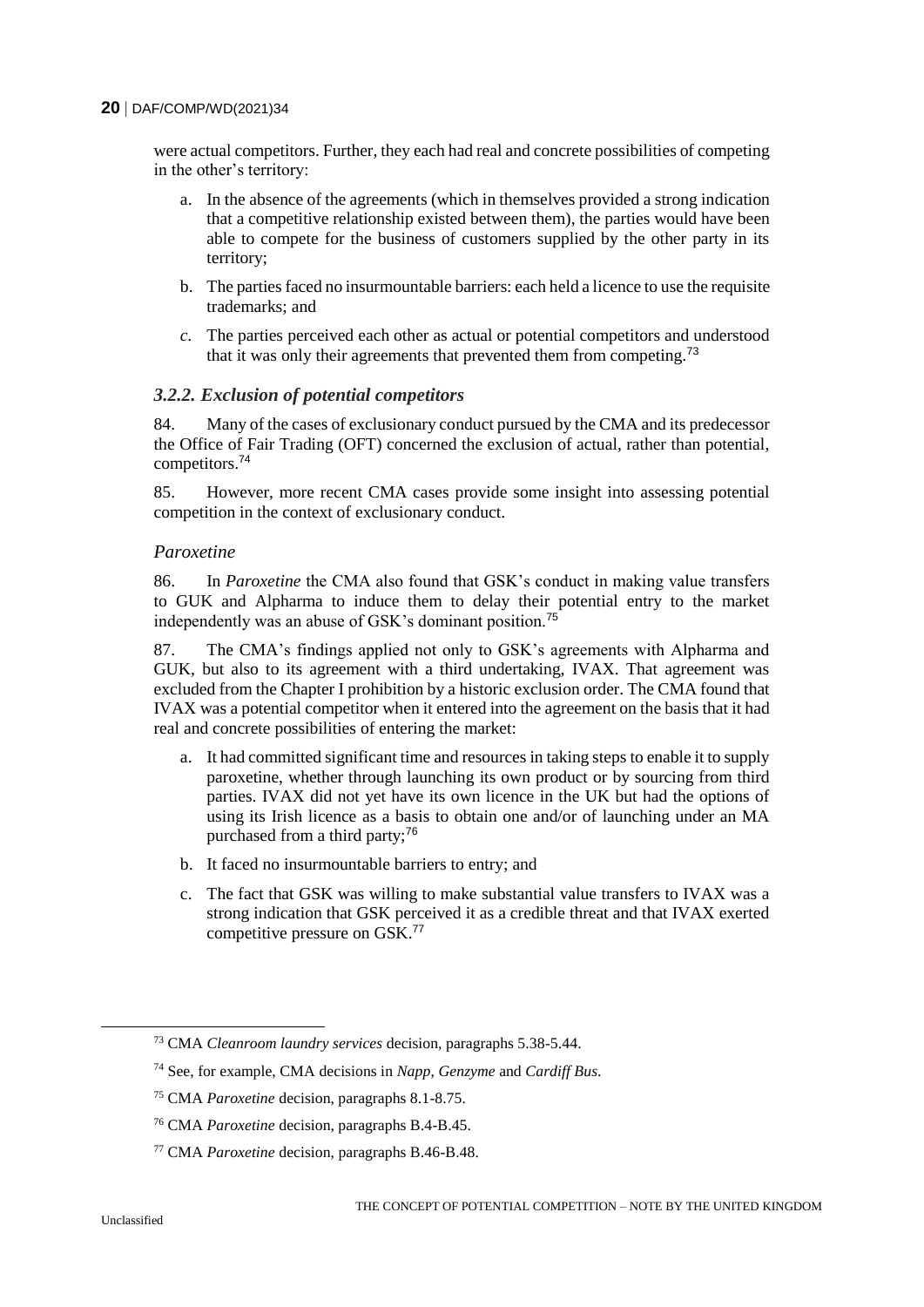88. The CMA also had regard, as an additional factor, to the parties' internal documents and witness evidence, which confirmed the conclusions from the evidence above: in particular, that there was genuine uncertainty about the outcome of any patent dispute.<sup>78</sup>

89. The CMA's findings were upheld on appeal.<sup>79</sup>

# *Remicade*

90. In cases of exclusionary abuse, parties often argue for an 'as-efficient competitor (AEC) test': parties argue that competition law should protect the process of competition rather than individual competitors, and therefore that a practice that excludes competitors less efficient than the dominant undertaking should not be an abuse.

91. However, while such a test can be informative, it is not required in all cases and does not provide a 'safe harbour'.<sup>80</sup> The CMA considered this point in its *Remicade* case.

92. Between December 2015 and March 2019, the CMA investigated a discount scheme introduced by Merck, Sharp & Dohme Limited (MSD) in relation to its drug Remicade (MSD's branded version of the drug infliximab, used to treat autoimmune inflammatory disorders such as Crohn's disease and rheumatoid arthritis). The CMA's concern was that the discount scheme – a system of graduated discounts with the discount that MSD granted corresponding to the proportion of total infliximab demand that the NHS purchased through Remicade – had the potential to induce the NHS to remain loyal to Remicade and to make it harder to switch to existing and potential suppliers of 'biosimilar' alternatives of infliximab, thereby producing an exclusionary effect by making entry more difficult. If the NHS switched purchases of Remicade to competing products, it risked the price of Remicade increasing for all future purchases of Remicade.

93. However, on the facts the CMA found that the discount scheme was based on incorrect assumptions that meant it was not likely to have the effect that MSD intended. In March 2019, the CMA issued a decision finding that although MSD's discount scheme was designed to limit or delay the entry or expansion of competing medicines, it was not in fact likely to produce an exclusionary effect. The CMA therefore found no grounds for enforcement action under the Chapter II prohibition.<sup>81</sup>

94. Although the CMA ultimately found no grounds for action, it also explained why it did not apply an AEC test in this particular case. One of the reasons was that the CMA considered that an AEC test may set too high a threshold for finding a discount to be an abuse, and therefore create a risk of under enforcement.<sup>82</sup> In particular:

a. Whereas an AEC test asks whether it is *impossible* for an as-efficient competitor to compete profitably, the law requires only that the practice is likely to make it *very difficult* for a competitor to compete. It is not necessary to show that a practice is

<sup>78</sup> CMA *Paroxetine* decision, paragraphs B.49-B.60.

<sup>79</sup> *GSK v CMA* [2021] CAT 9.

<sup>80</sup> This has recently been confirmed by a May 2021 judgment of the UK Court of Appeal: *Royal Mail plc v OFCOM* [2021] WLR (D) 266. See in particular paragraphs 37-41, 68-70 and 82-89.

<sup>81</sup>https://assets.publishing.service.gov.uk/media/5c8a353bed915d5c071e1588/Remicade\_No\_Grou nds\_For\_Action\_decision\_PDF\_A.pdf

<sup>&</sup>lt;sup>82</sup> The CMA's other reasons were that: an AEC test is not the only way in which a discount can be assessed and it is necessary to consider all the relevant circumstances; and the results of an AEC assessment need to be interpreted with caution, particularly where there is uncertainty over how a discount is interpreted by customers.